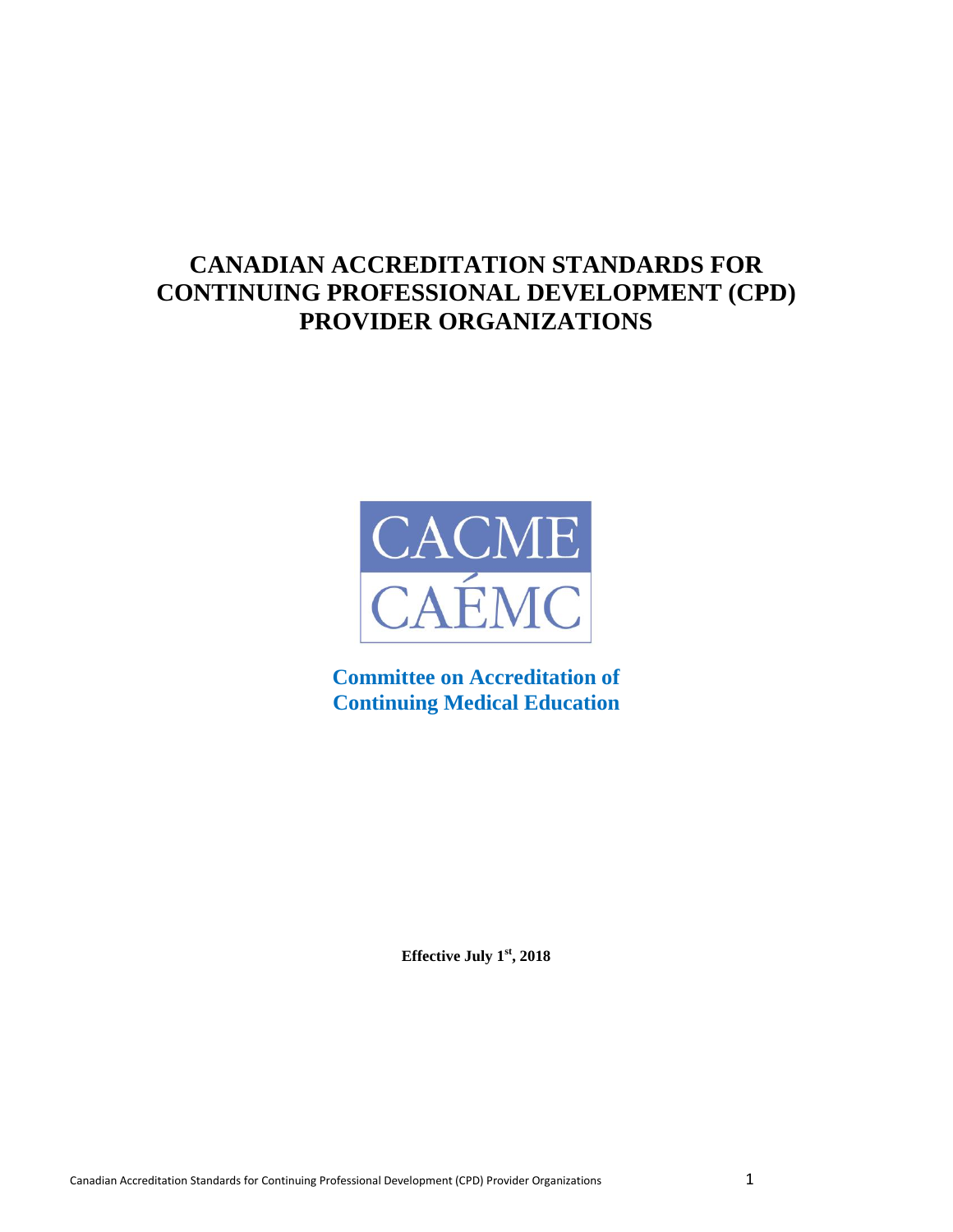## TABLE OF CONTENTS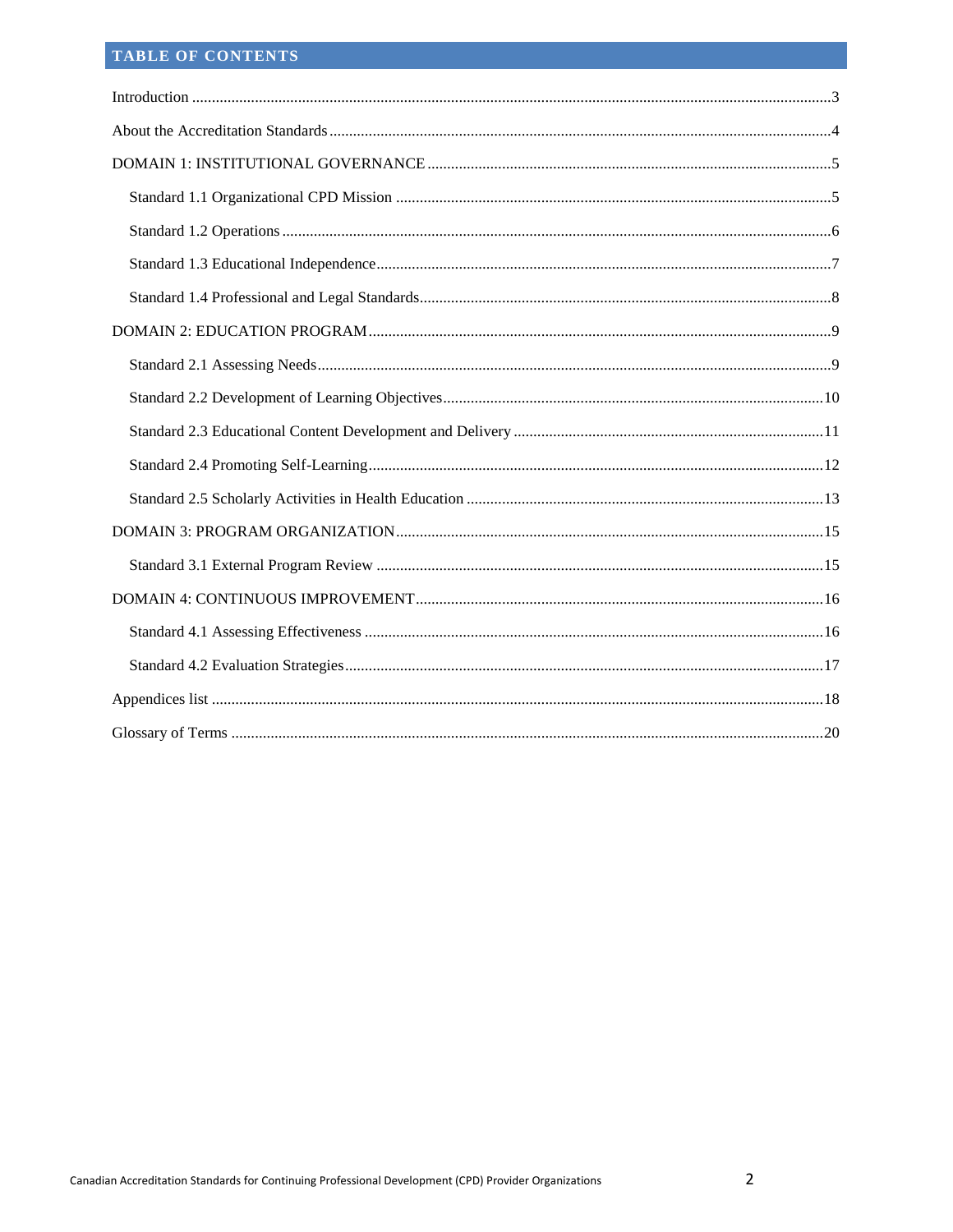## <span id="page-2-0"></span>**INTRODUCTION**

The national accreditation system for CPD provider organizations in Canada is designed to enable continuous professional development of individual physicians and inter-professional health teams through periodic selfreflection and external peer review. Accredited CPD provider organizations include the University Offices of Continuing Medical Education (or equivalent) within each Faculty of Medicine, national specialty societies and other national or provincial physician organizations.

The national accreditation standards are based on a common set of values, principles and metrics that have been endorsed by the Committee on Accreditation of Continuing Medical Education (CACME), the CPD Accreditation Committee of the Royal College of Physicians and Surgeons of Canada (Royal College) and the College des médecins du Quebec (CMQ).

The national accreditation standards are designed to promote collaboration and partnerships within and between disciplines, be responsive to the health needs of patients and communities, value physician learning across the range of competencies, and promote strategies to improve physician competence and performance; ultimately impacting the health of patients.

Although accredited CPD provider organizations vary in terms of context and roles, they are collectively committed to enhancing lifelong learning across the medical educational continuum through the provision of a broad range of educational initiatives, assessment strategies, and tools.

All accredited CPD Provider organizations are expected to be scholarly in how they integrate and apply new evidence about effectiveness of continuing professional development interventions, knowledge translation strategies or effective evaluation practices. Academic units within the Faculties of Medicine are expected to contribute to the advancement of the discipline of CPD through engagement in education research.

All CPD Provider organizations, regardless of their infrastructure or sources of support are required to ensure their activities are based on an assessment of needs, achieve an appropriate balance of high quality scientific evidence, evaluating achievement of outcomes across a range of competency domains, and identifying and managing external influence of competing (including commercial) interests.

Collectively the standards, criteria, survey questions, documentation requirements and the accreditation process are foundational to establishing a national CPD provider accreditation system that is transparent, accountable and responsive to the profession and the public it is privileged to serve.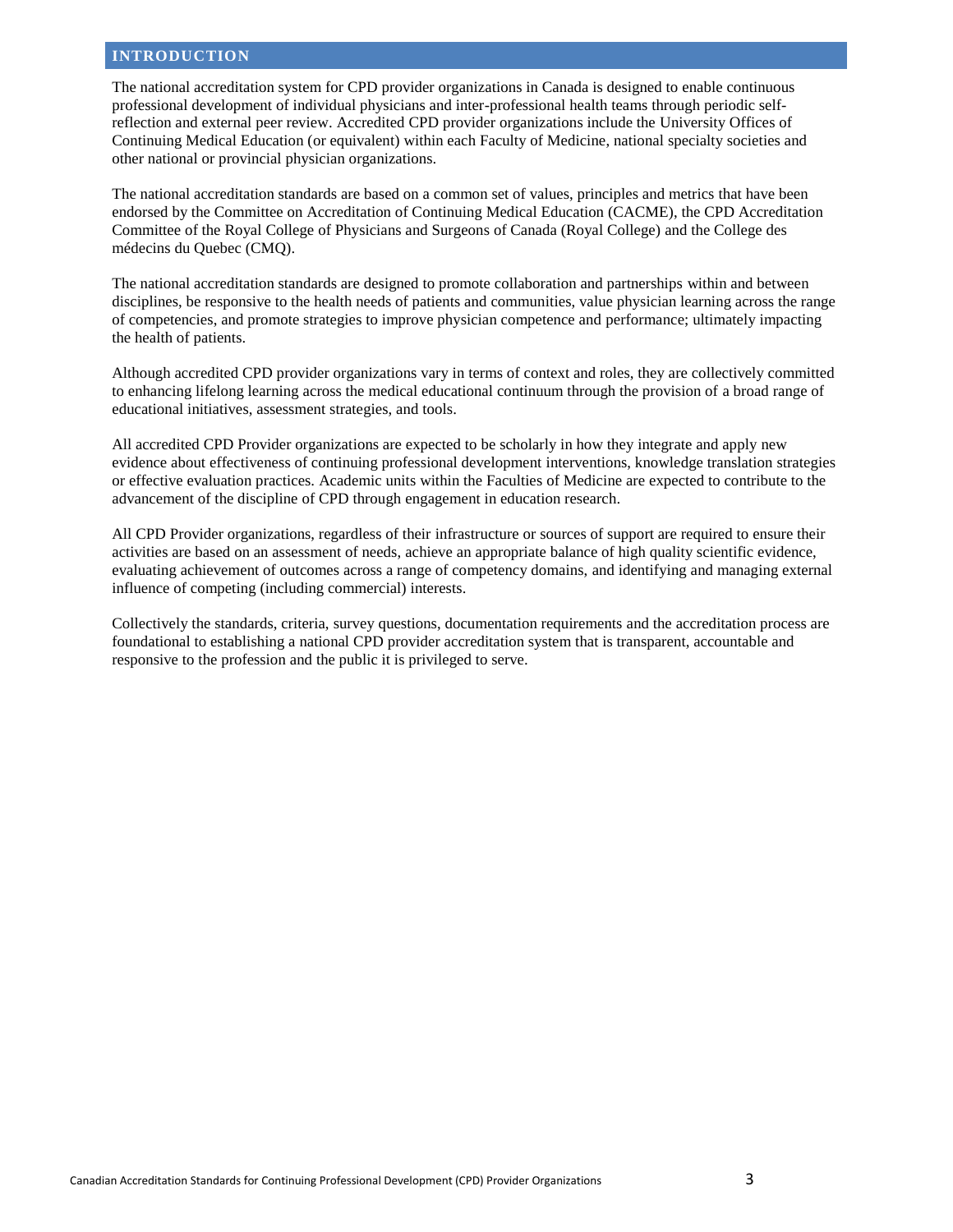## <span id="page-3-0"></span>**ABOUT THE ACCREDITATION STANDARDS**

The Canadian Accreditation Standards for CPD Provider Organizations are organized into four domains:

DOMAIN 1: Institutional governance DOMAIN 2: Education program DOMAIN 3: Program organization DOMAIN 4: Continuous improvement

Each accreditation standard includes the:

- standard
- evaluation criteria
- documentation requirements
- self-study questions

A list of appendices and Glossary of Terms is included within this document.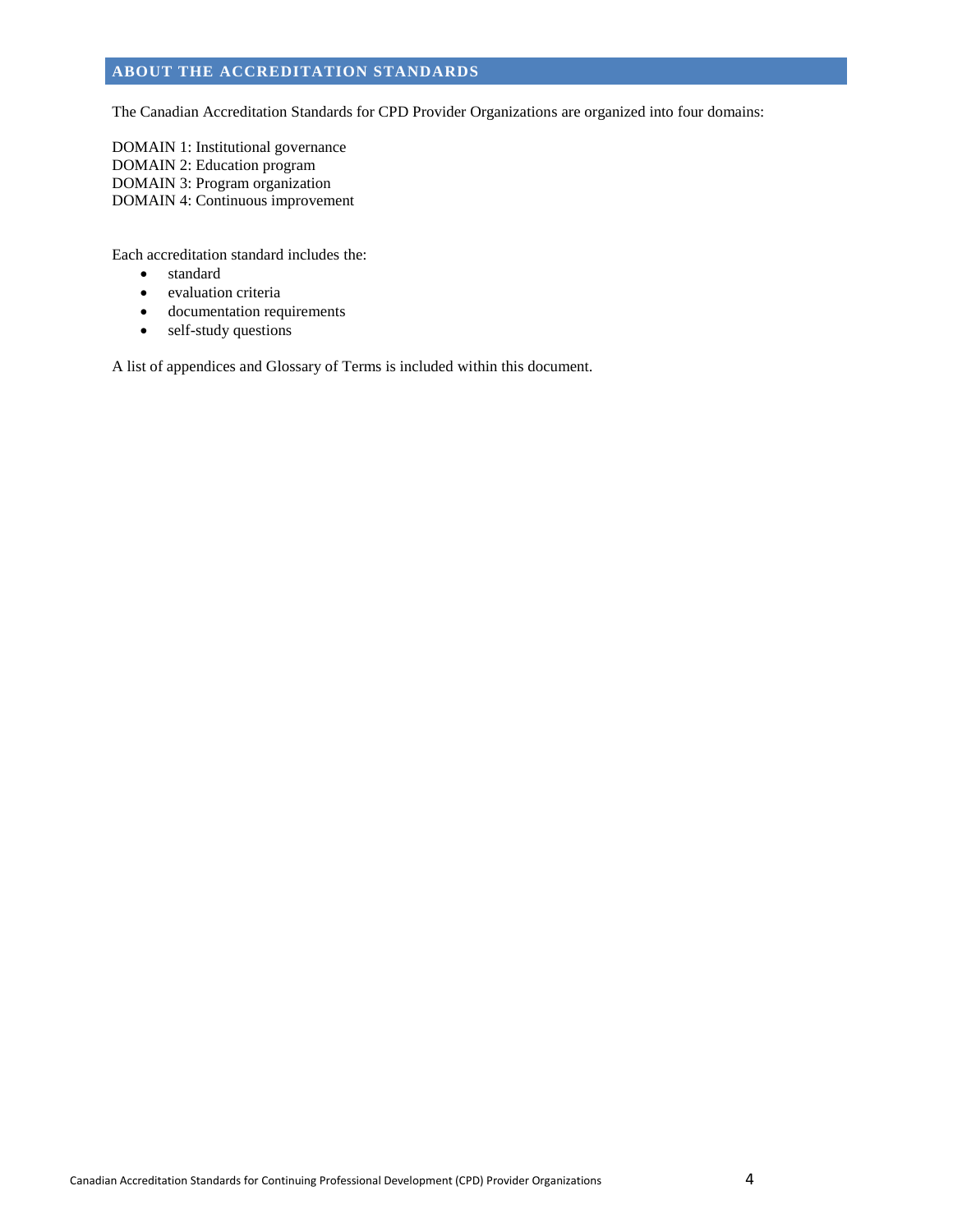#### <span id="page-4-1"></span><span id="page-4-0"></span>**STANDARD 1.1 ORGANIZATIONAL CPD MISSION**

An accredited CPD provider organization must have a formally approved (for example by a board of directors, faculty of medicine) written mission statement for its CPD program that describes the:

- target audience(s);
- overall purpose; and
- measurable goals.

University offices of CME (or equivalent title) must have a formally approved strategic plan for its CPD program that considers societal needs and describes the:

- $\bullet$  target audience(s);
- overall purpose; and
- measurable goals.

#### **Evaluation Criteria**

| Non-compliance:     | There is no written mission statement for the CPD provider organization's CPD<br>program.<br>The university office of CME does not have a strategic plan for its CPD program.                                                                                      |
|---------------------|--------------------------------------------------------------------------------------------------------------------------------------------------------------------------------------------------------------------------------------------------------------------|
| Partial-compliance: | There is a written mission statement that has either not been formally approved or<br>does not include all required elements.<br>The university office of CME's strategic plan has either not been formally approved<br>or does not include all required elements. |
| Compliance:         | There is a formally approved written mission statement that describes all required<br>elements.<br>The university office of CME's strategic plan describes all required elements.                                                                                  |

#### **Documentation**

- A copy of the current CPD program mission statement or strategic plan. If submitting a strategic plan, it must delineate the direction and movement of this plan *(appendix A)***.**
- Minutes and/or other evidence demonstrating the process by which the CPD program mission statement or strategic plan was formally approved *(appendix B)*.
- An organizational chart to show the reporting relationship of the CPD enterprise to the overall organization *(appendix C)***.**

- 1. Provide a brief description (1 or 2 paragraphs) of the CPD program including the scope of the CPD activities developed by the organization.
- 2. Elaborate on the target audience for the CPD program.
- 3. Describe the process you used to identify the CPD program goals.
- 4. Illustrate how the CPD mission statement or strategic plan has influenced the development of specific educational activities.
- 5. How frequently has the organization reviewed the CPD program mission statement or strategic plan?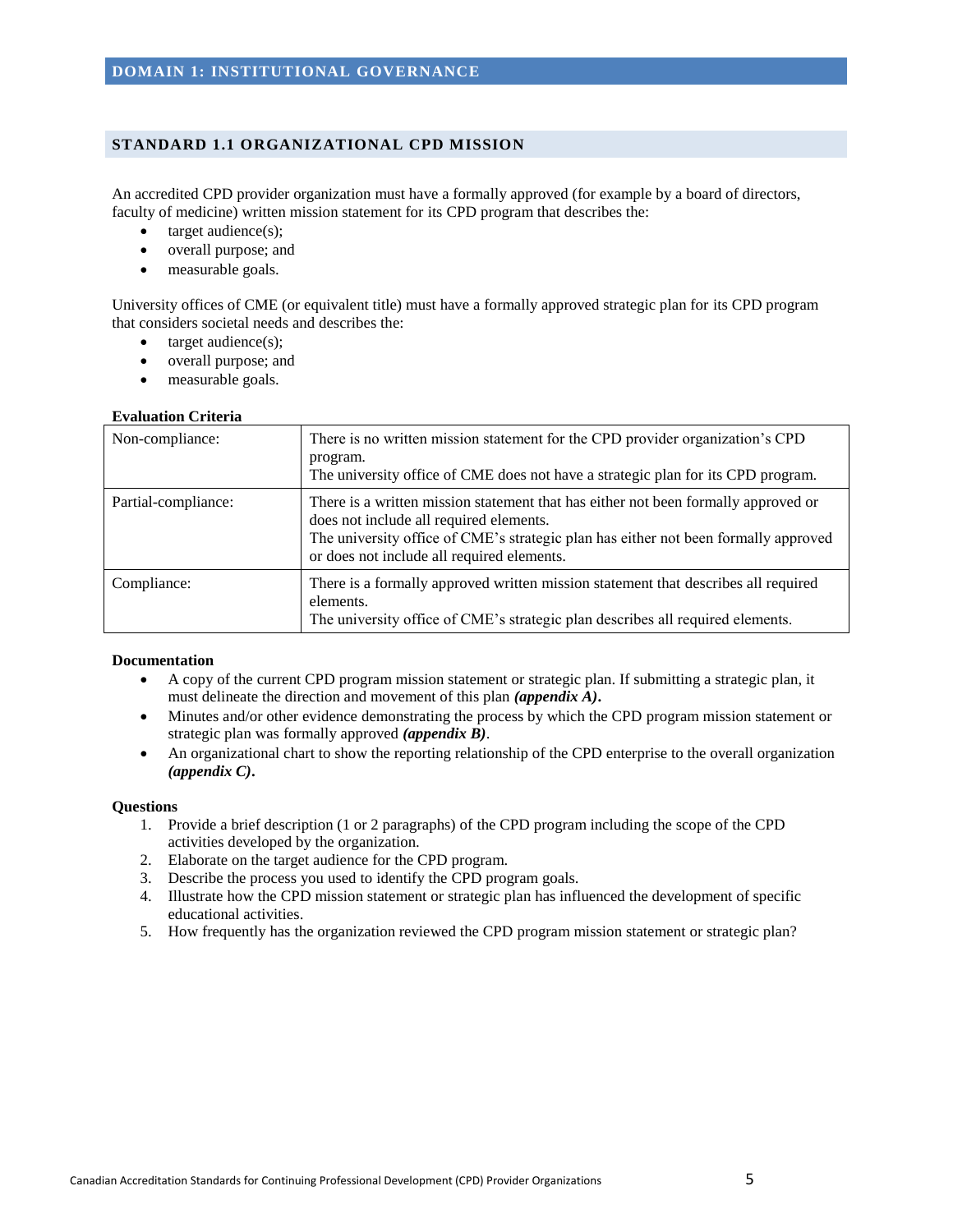## <span id="page-5-0"></span>**STANDARD 1.2 OPERATIONS**

An accredited CPD provider organization has implemented an operational plan to support the achievement of the CPD program's purpose and measurable goals or strategic plan including:

- a budget that allocates sufficient financial resources;
- adequate volunteer and paid staff resources supported by a training and support strategy; and
- adequate access to appropriate physical (for example office space etc.) and technical resources (for example databases, media resources etc.) for the development and/or implementation of CPD.

#### **Evaluation Criteria**

| Non-compliance:     | The CPD provider organization has not developed an operational plan to support the<br>achievement of the CPD program's purpose and measurable goals or strategic plan.                                      |
|---------------------|-------------------------------------------------------------------------------------------------------------------------------------------------------------------------------------------------------------|
| Partial-compliance: | An operational plan to support the achievement of the CPD program's purpose and<br>measurable goals or strategic plan is either in development or does not reflect all<br>required elements.                |
| Compliance:         | The CPD provider organization has implemented an operational plan to support the<br>achievement of the CPD program's purpose and measurable goals or strategic plan<br>that includes all required elements. |

#### **Documentation**

 Provide the organization's operational plan that supports the development and implementation of the CPD program's purpose and measurable goals or strategic plan. The operational plan should include budget summaries for the most recent past and current fiscal year *(appendix D)*.

- 1. Describe the process by which the organization identifies and applies the financial resources required to achieve the CPD program's purpose and measurable goals or strategic plan.
- 2. Describe any current and/or future challenges with respect to funding the organization's work.
- 3. Describe how the organization's human resources (volunteers and staff) support the achievement of the CPD program's purpose and measurable goals. (Examples include an organizational chart of paid staff, volunteers, and applicable committees).
- 4. Describe the retention strategy/succession planning developed to ensure the organization has access to the expertise required to design, develop and implement its CPD program.
- 5. Describe the organization's access to physical and technical resources that enable the achievement of the CPD program's purpose and measurable goals or strategic plan. For example, does the organization have access to space for education? Where are records stored and how are they accessed? Does the organization have access to information technology staff?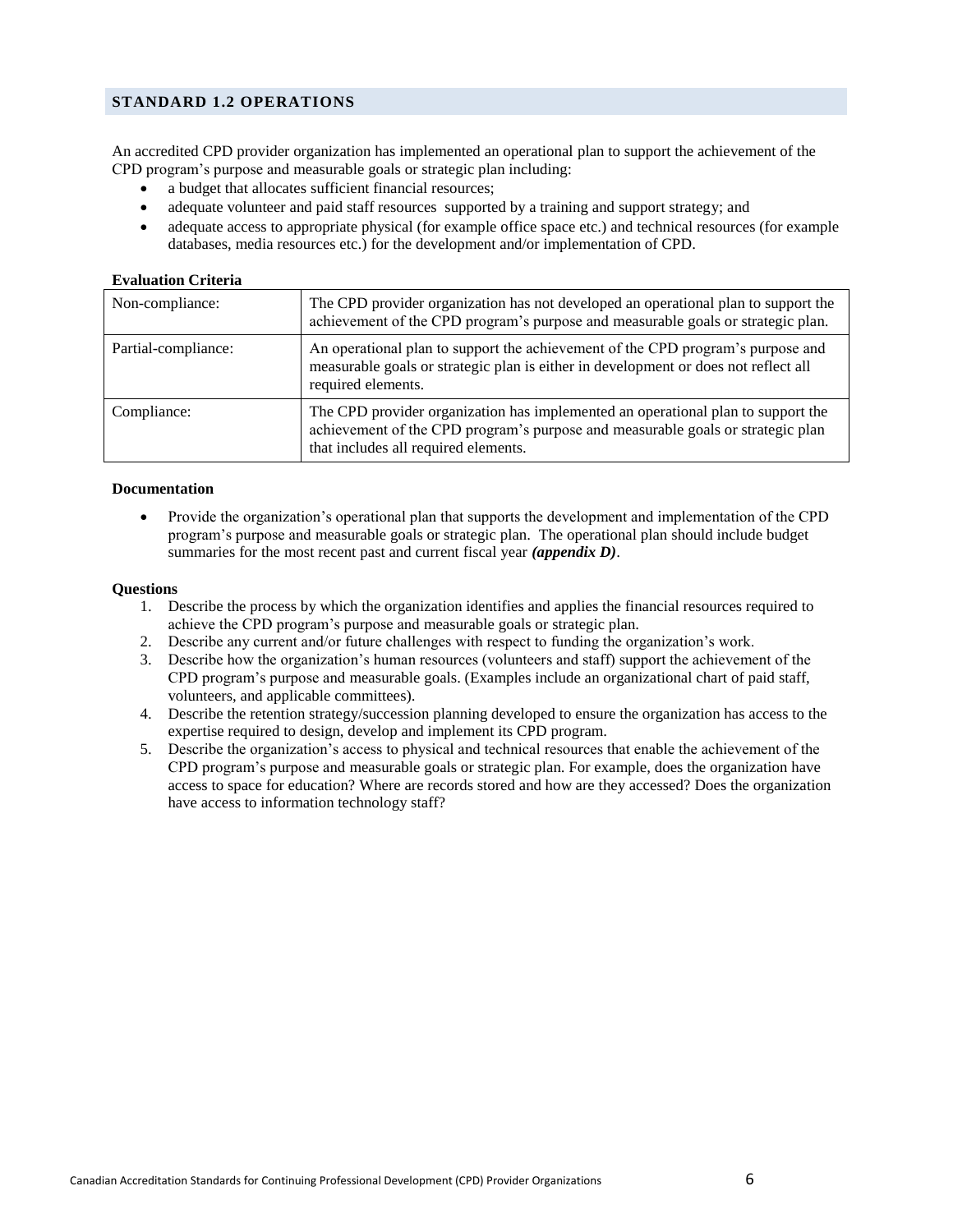## <span id="page-6-0"></span>**STANDARD 1.3 EDUCATIONAL INDEPENDENCE**

An accredited CPD provider organization has implemented written policies and procedures based on the *National Standard for Support of Accredited CPD Activities* that addresses:

- how relationships with other organizations are managed to ensure independence of the planning process from commercial influence;
- the process(es) by which individuals who contribute to or develop the content for learning activities disclose all real or potential conflicts of interest; and
- the process(es) used to manage identified conflicts of interest.

#### **Evaluation Criteria**

| Non-compliance:     | There are no written policies and procedures that describe how the CPD provider<br>organization ensures the independence of the planning process from commercial<br>influence including how conflicts of interest are identified, disclosed and managed.                                                                                                        |
|---------------------|-----------------------------------------------------------------------------------------------------------------------------------------------------------------------------------------------------------------------------------------------------------------------------------------------------------------------------------------------------------------|
| Partial-compliance: | The written policies and procedures describing how the CPD provider organization<br>ensures the independence of the planning process from commercial influence,<br>including how conflicts of interest are identified, disclosed and managed, are either<br>in development, do not address all required elements, or are not based on established<br>standards. |
| Compliance:         | There are implemented written policies and procedures that are based on current<br>established standards describing how the CPD provider organization ensures the<br>independence of the planning process from commercial influence, including how<br>conflicts of interest are identified, disclosed and managed.                                              |

#### **Documentation**

- Provide the policies and procedures that define how the CPD provider organization has implemented the *National Standard for Support of Accredited CPD Activities (appendix E)*. This must include:
	- o The process by which funding can be solicited, how funds are managed and how sponsors are to be acknowledged in program materials.
	- o Sample correspondence with potential/confirmed sponsors from one recent CPD activity. This should include any letters of invitation to sponsor/exhibit, sponsorship/exhibitor prospectus, letters of confirmation of sponsorship or contracts established between the CPD provider organization and the sponsor.
	- o The policies and procedures used to collect, review and manage conflicts of interest including the CPD provider's conflict of interest declaration form, procedures for how potential conflicts of interest are managed by the scientific planning committee (or other) and how CPD program participants are made aware of an individual's conflict of interest disclosure.
	- o Sample correspondence with faculty, authors, and scientific planning committee member that demonstrates how the CPD provider's conflict of interest policies and procedures have been implemented.

- 1. Describe how the development of policies and procedures governing sponsorship has:
	- a) Enabled the organization to ensure the independence of the planning process from commercial influence.
	- b) Contributed to the development of content that is scientifically balanced.
- 2. What impact have the policies and procedures governing the identification, disclosure and management of conflict of interest had on the overall CPD program?
- 3. How does the organization ensure adherence to the policies and procedures included as appendix E?
- 4. How often are these policies and procedures reviewed and updated?
- 5. How does the organization identify, disclose and manage conflicts of interest?
- 6. What challenges (if any) does the office or organization have in translating the Standard when developing activities or programs?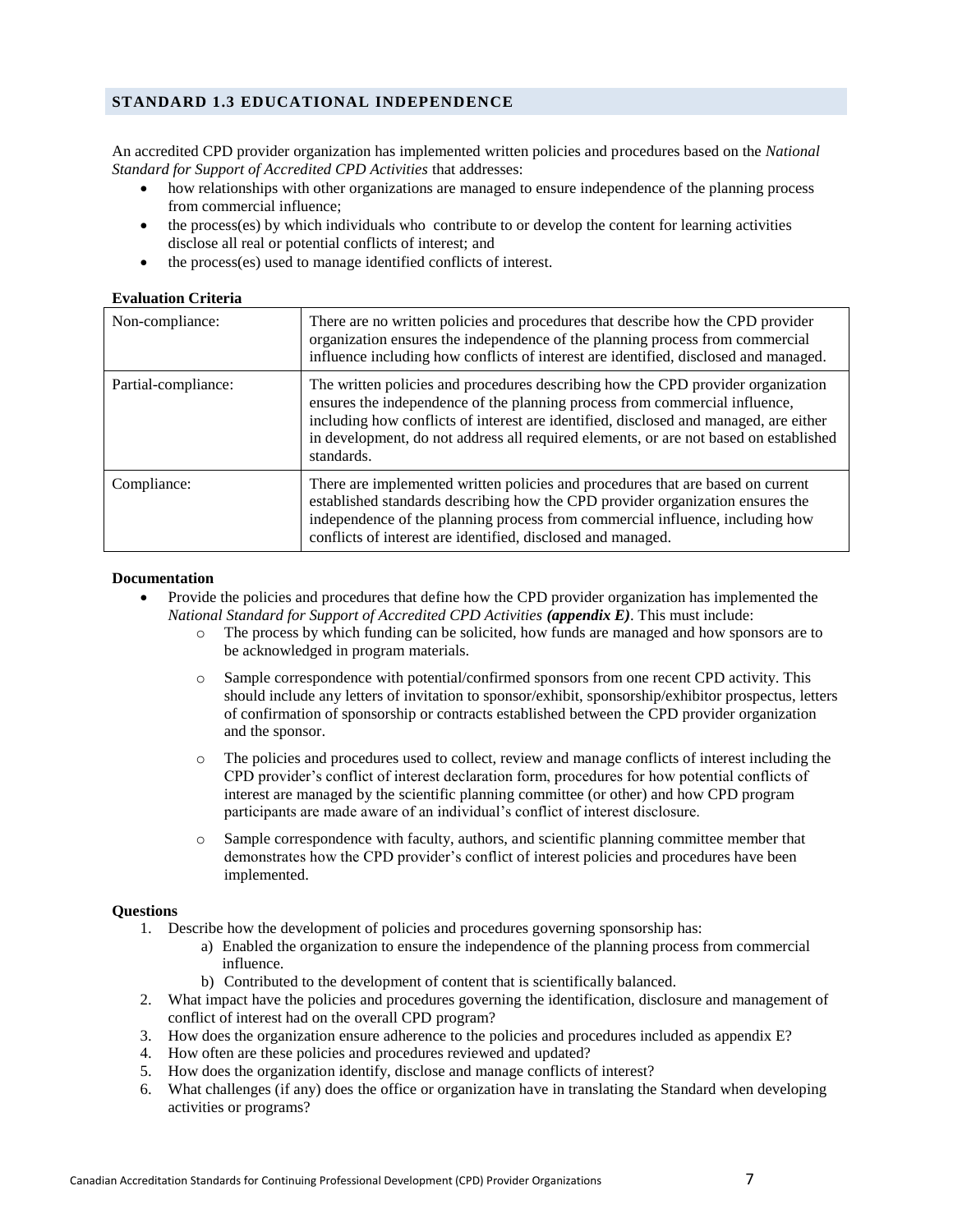## <span id="page-7-0"></span>**STANDARD 1.4 PROFESSIONAL AND LEGAL STANDARDS**

The accredited CPD provider organization has implemented policies and procedures to ensure its governance, operations, planning processes and records management comply with applicable professional and legal standards including the protection of privacy, confidentiality and copyright.

## **Evaluation Criteria**

| Non-compliance      | The CPD provider organization has no policies and procedures to ensure that its<br>governance, operations, planning processes, and records management comply with<br>applicable professional and legal standards.                                                    |
|---------------------|----------------------------------------------------------------------------------------------------------------------------------------------------------------------------------------------------------------------------------------------------------------------|
| Partial-compliance: | The CPD provider organization's policies and procedures to ensure governance,<br>operations, planning processes and records management comply with applicable<br>professional and legal standards are either in development or do not meet all<br>required elements. |
| Compliance:         | The CPD provider organization has implemented policies and procedures that<br>demonstrate how its governance, operations, planning processes and records<br>management comply with applicable professional and legal standards for all required<br>elements.         |

#### **Documentation**

- Provide policies and procedures governing how the organization protects the privacy and confidentiality of individuals and groups that participate in their CPD program's activities *(appendix F)*.
- Provide policies and procedures governing how the organization respects copyright *(appendix G).*

- 1. Describe how the organization ensures adherence to the relevant provincial and national professional legal standards related to privacy and confidentiality.
- 2. Describe how the organization or office ensures adherence to copyright standards.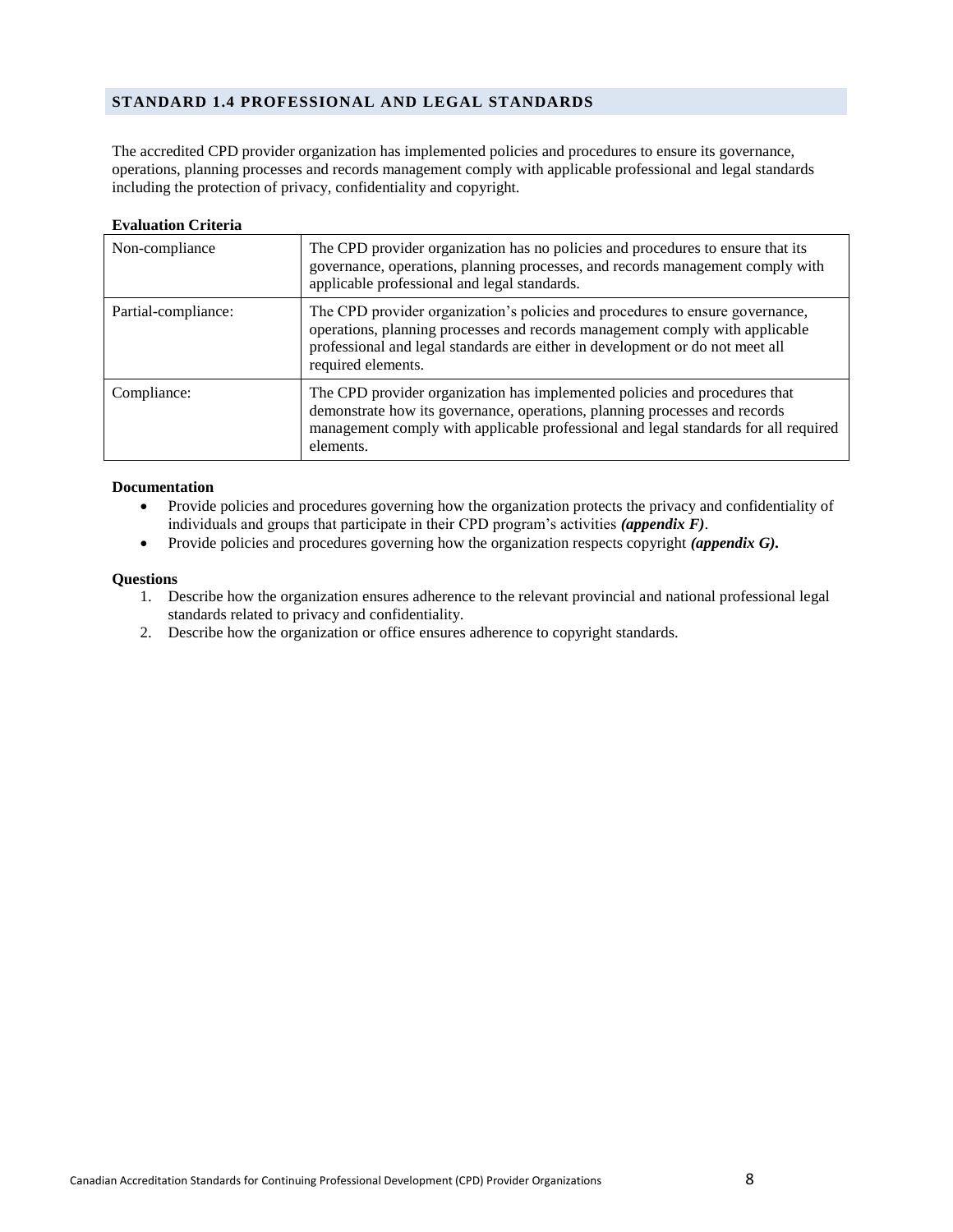## <span id="page-8-1"></span><span id="page-8-0"></span>**STANDARD 2.1 ASSESSING NEEDS**

An accredited CPD provider organization uses various methods to identify perceived and unperceived professional practice needs of members of its target audience(s) across the CanMEDS (or CanMEDS FM) Physician Competency Framework, to plan and select the format of educational initiatives.

## **Evaluation Criteria**

| Non-compliance:     | The CPD provider organization assesses perceived professional practice needs<br>relevant only to the Medical Expert Role of the CanMEDS Physician Competency<br>Framework to plan and select the format for educational initiatives.                                                  |
|---------------------|---------------------------------------------------------------------------------------------------------------------------------------------------------------------------------------------------------------------------------------------------------------------------------------|
| Partial-compliance: | The CPD provider organization assesses perceived professional practice needs<br>across multiple Roles within the CanMEDS Physician Competency Framework to<br>plan and select the format for educational initiatives.                                                                 |
| Compliance:         | The CPD provider organization assesses perceived and unperceived needs of its<br>target audience, across multiple Roles the CanMEDS Physician Competency<br>Framework (at least one outside of the Medical Expert Role) to plan and select the<br>format for educational initiatives. |

#### **Documentation**

- Provide three examples of different methods used to assess perceived professional practice needs *(appendix H).*
- Provide one example of a method used to assess unperceived professional practice needs *(appendix I)*.

- 1. Describe the methods used to identify perceived and unperceived professional practice needs of the identified target audience(s).
- 2. For each perceived needs assessment strategy provided in appendix H, describe what specific Roles within the CanMEDS Physician Competency Framework were assessed and how the results were used to plan an educational activity including the format selected.
- 3. For the unperceived needs assessment strategy provided in appendix I, describe what specific Roles within the CanMEDS Physician Competency Framework were assessed and how the results were used to plan an educational activity including the format selected.
- 4. How has the organization or office used the CanMEDS Physician Competency Framework (s) to facilitate the identification of professional practice needs for the CPD program?
- 5. Describe how identified needs are used to develop activities planned by the organization or office, including the selection of educational formats.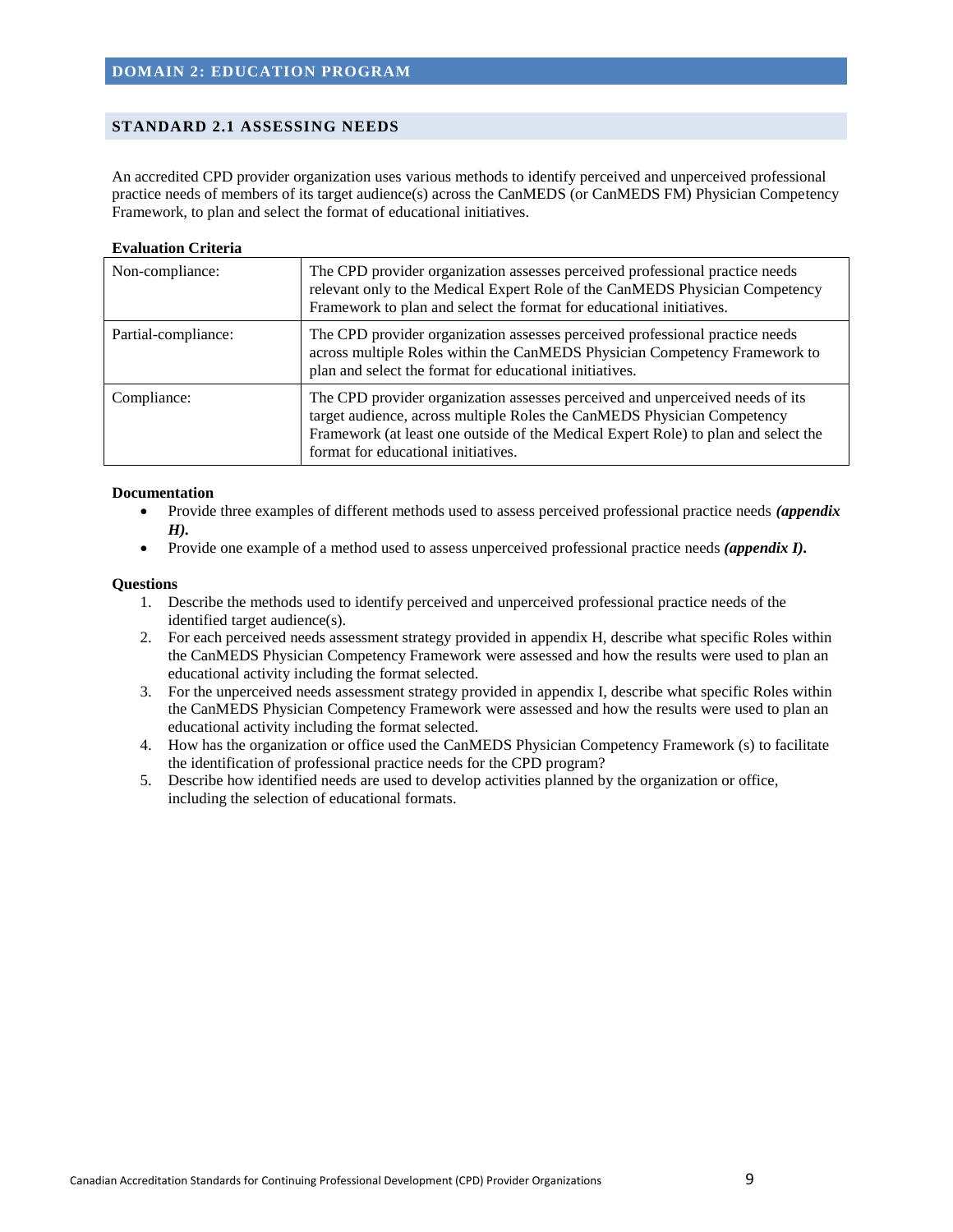## <span id="page-9-0"></span>**STANDARD 2.2 DEVELOPMENT OF LEARNING OBJECTIVES**

An accredited CPD provider organization develops learning objectives for each activity to address identified professional practice needs. The learning objectives for the overall activity and individual sessions (where applicable) are;

- written from the learner's perspective;
- consistent with the chosen educational format; and
- provided prior to the activity for review by potential participants.

#### **Evaluation Criteria**

| Non-compliance:     | The CPD provider organization does not use identified needs to develop overall or<br>session-specific learning objectives.                                                                                                                                                                                           |
|---------------------|----------------------------------------------------------------------------------------------------------------------------------------------------------------------------------------------------------------------------------------------------------------------------------------------------------------------|
| Partial-compliance: | The CPD provider organization uses identified needs to develop overall and session-<br>specific learning objectives; that are either not written from the learner's perspective,<br>consistent with the educational format or provided prior to the activity.                                                        |
| Compliance:         | The CPD provider organization demonstrates how identified needs are used to create<br>overall and session-specific learning objectives that are written from the learner's<br>perspective, consistent with the chosen educational format and provided prior to the<br>activity for review by potential participants. |

#### **Documentation**

- Provide documentation from three activities/sessions that demonstrate how identified needs were used to develop learning objectives *(appendix J).*
- Provide any guidelines or tools the organization provided to faculty to assist them to create learning objectives *(appendix K)*.
- Provide final copies of brochures/programs or handout materials from three activities that describe the overall and session specific learning objectives *(appendix L)*.

- 1. Describe the process used to create overall and session-specific learning objectives based on identified professional practice needs.
- 2. Describe who is responsible to ensure the learning objectives meet established standards.
- 3. Describe the process used to disseminate learning objectives to potential participants prior to the activity.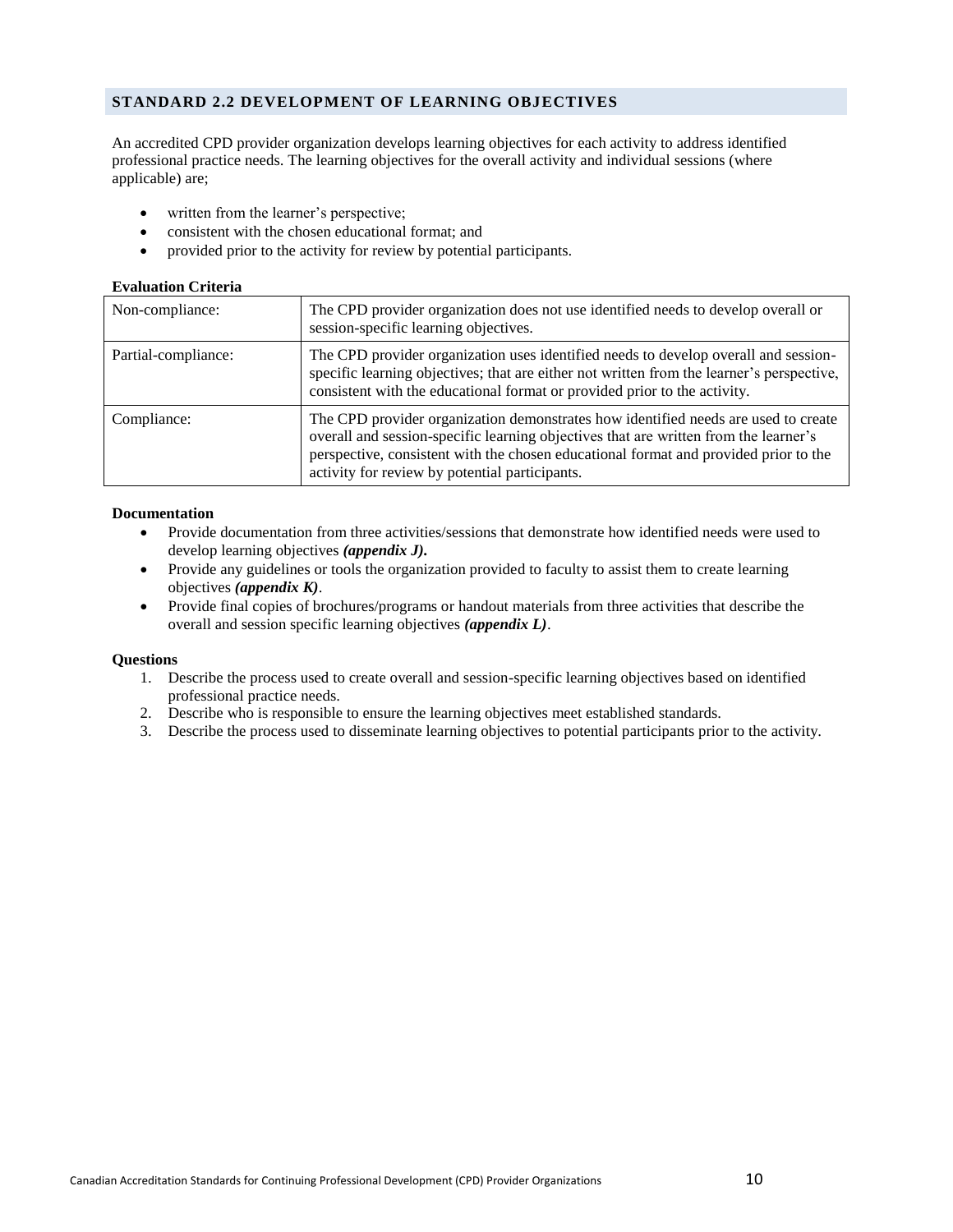## <span id="page-10-0"></span>**STANDARD 2.3 EDUCATIONAL CONTENT DEVELOPMENT AND DELIVERY**

An accredited CPD provider organization has an effective process to support the development of content that is:

- distributed across the CanMEDS Physician Competency Framework;
- responsive to various practice needs; and
- informed by scientific evidence.

Methods used to deliver programming are evidence-based and aligned with the nature of the subject matter.

| <b>Evaluation Criteria</b> |                                                                                                                                                                                                                                                                                                                                                                                 |
|----------------------------|---------------------------------------------------------------------------------------------------------------------------------------------------------------------------------------------------------------------------------------------------------------------------------------------------------------------------------------------------------------------------------|
| Non-compliance:            | There is no process established to support the development of content that is<br>distributed across the CanMEDS Physician Competency Framework, responsive to<br>various practice needs, and/or informed by scientific evidence.<br>Methods used to deliver programming are not evidence-based and/or aligned with<br>the nature of the subject matter.                         |
| Partial-compliance:        | The process to support the development of content that is distributed across the<br>CanMEDS Physician Competency Framework, responsive to various practice needs,<br>and/or informed by scientific evidence has not been implemented.<br>Methods used to deliver programming are evidence-based and aligned with the<br>nature of the subject matter have not been implemented. |
| Compliance:                | There is an effective process to support the development of content that is distributed<br>across the CanMEDS Physician Competency Framework, responsive to various<br>practice needs, and informed by scientific evidence.<br>Methods used to deliver programming are evidence-based and aligned with the<br>nature of the subject matter.                                     |

#### **Documentation**

 Provide three examples that demonstrate how the content developed for activities was distributed across the CanMEDS Physician Competency Framework, responsive to various practice needs, and informed by scientific evidence. The documentation provided should demonstrate that the methods used to delivery programming were evidence-based and aligned with the nature of the subject matter *(appendix M)*.

#### **Question**

1. What strategies has the organization or office used to support the development of content that is distributed across the CanMEDS Physician Competency Framework, responsive to various practice needs, and informed by scientific evidence?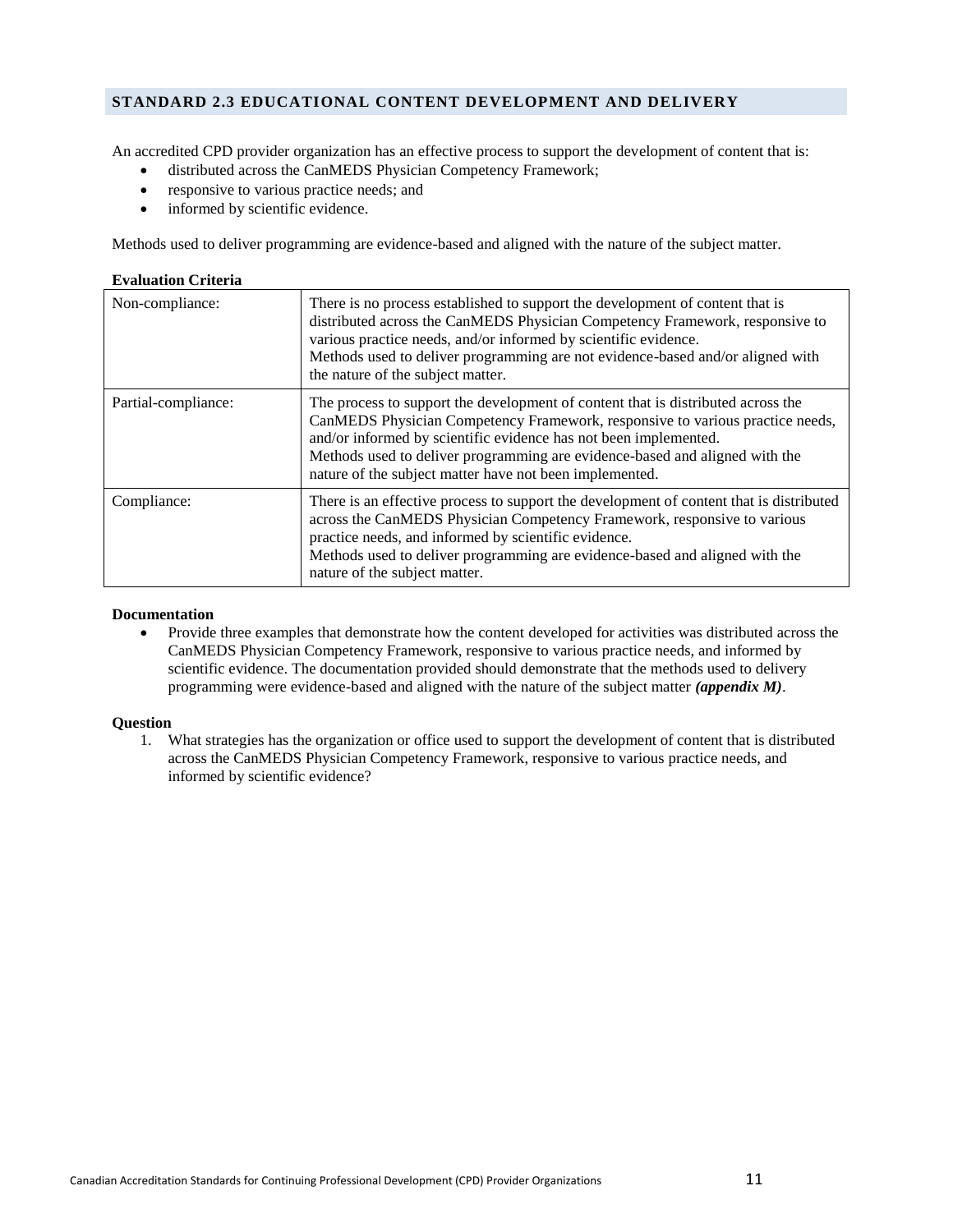## <span id="page-11-0"></span>**STANDARD 2.4 PROMOTING SELF-LEARNING**

An accredited CPD provider organization has implemented strategies, services or tools to promote self-learning that encourages participants to (for example):

- Raise and answer questions stimulated by practice or from participation in group learning activities
- Identify areas for future learning based on assessments (including self-assessments) of knowledge, competence or performance
- Develop a continuing professional development plan
- Document practice outcomes from participation in learning activities
- Reflect on learning outcomes from participation in learning activities
- Participate in self-assessment

#### **Evaluation Criteria**

| Non-compliance     | The CPD provider organization has not developed strategies, services or tools to<br>promote self-learning. |
|--------------------|------------------------------------------------------------------------------------------------------------|
| Partial-compliance | The strategies, services or tools to promote self-learning are in development.                             |
| Compliance:        | The CPD provider organization has implemented strategies or services or tools to<br>promote self-learning. |

#### **Documentation**

• Provide three examples of strategy, service or tool that promotes self-learning *(appendix N)*.

#### **Question**

1. What strategies has the organization implemented to promote self-learning?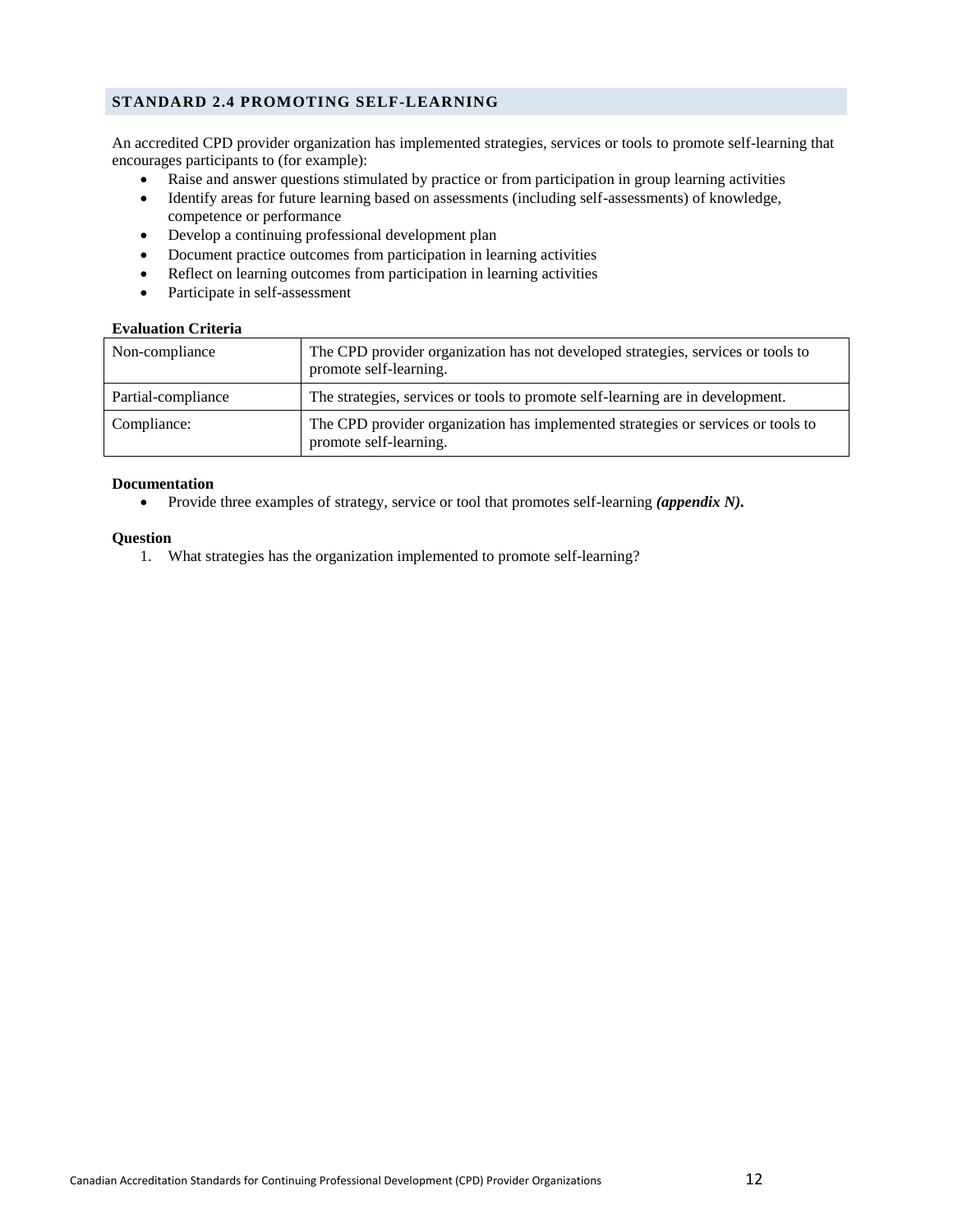## <span id="page-12-0"></span>**STANDARD 2.5 SCHOLARLY ACTIVITIES IN HEALTH EDUCATION**

An accredited CPD provider organization approaches its work in a scholarly manner by using evidence of the effectiveness of educational interventions or new innovations to inform the design, development and implementation of its activities.

University offices of CME (or equivalent title) must participate independently or collaboratively in scholarship (sharing projects or innovations through presentations or publications) or original research in medical education, continuing professional development, or healthcare professional education.

| Non-compliance:     | The CPD provider organization is not able to demonstrate how it uses evidence of<br>effective educational interventions or new innovations to inform the design,<br>development, or implementation of its activities.<br>University offices of CME have not participated in scholarship or original research<br>in medical education, continuing professional development or healthcare<br>professional education. |
|---------------------|--------------------------------------------------------------------------------------------------------------------------------------------------------------------------------------------------------------------------------------------------------------------------------------------------------------------------------------------------------------------------------------------------------------------|
| Partial-compliance: | The CPD provider organization is planning to use evidence of educational<br>interventions or new innovations to inform the design, development, or<br>implementation of its activities.<br>University offices of CME have developed a plan to participate in scholarship or the<br>development of original research.                                                                                               |
| Compliance:         | The CPD provider organization is able to demonstrate how evidence of the<br>effectiveness of educational interventions or new innovations informs the design,<br>development and implementation of its activities.<br>University offices of CME demonstrate ongoing participation in scholarship<br>including original research.                                                                                   |

## **Evaluation Criteria**

#### **Documentation**

• Provide two examples of activities designed and implemented in the CPD program based on a review and evaluation of the medical education or continuing professional development literature. (For example: a new approach to needs assessment, faculty development, education, or assessment) *(appendix O)*.

Please provide the following documentation ONLY if the organization has been participating in scholarship or research:

- Provide a list of any presentations related to the CPD program since the last accreditation review or from the past three years *(appendix P).*
- Provide a list of peer reviewed grants (research, faculty development etc.) that the organization has applied for or obtained since the last accreditation review or from the past three years *(appendix Q)*.
- Provide a list of peer reviewed publications in continuing professional development/medical education or faculty development published since the last accreditation review or from the past three years *(appendix R)*.

## **Questions**

- 1. Describe at least two activities, initiatives or innovations the organization or office has designed or implemented based on a review of the medical education or continuing professional development research literature.
- 2. What strategies, resources or infrastructure has the organization developed to promote a scholarly approach to the development of the CPD program?
- 3. What challenges (if any) does the organization face in using evidence of the effectiveness of educational interventions or new innovations to inform the design, development and implementation of its activities? How has the organization attempted to address these challenges?

Please answer the following questions ONLY if the organization has been participating in scholarship or research: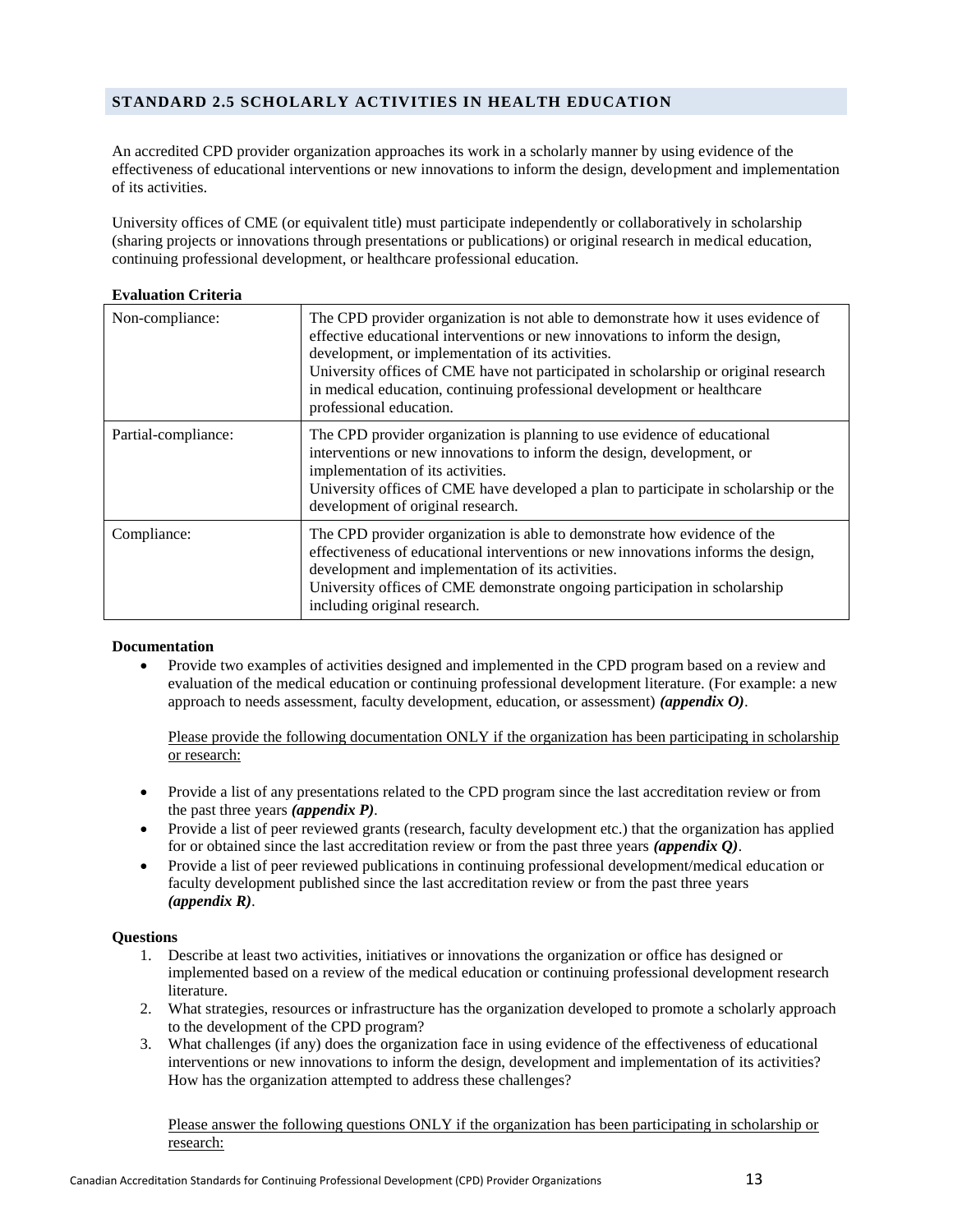- 4. How have the organization's contributions to scholarship (presentations or publications) or research contributed to improving the impact of the CPD program on physician learning, enhancing competence, or improving performance or health care outcomes?
- 5. If the organization or office has developed an identified research program, what challenges does it face in sustaining research in the future?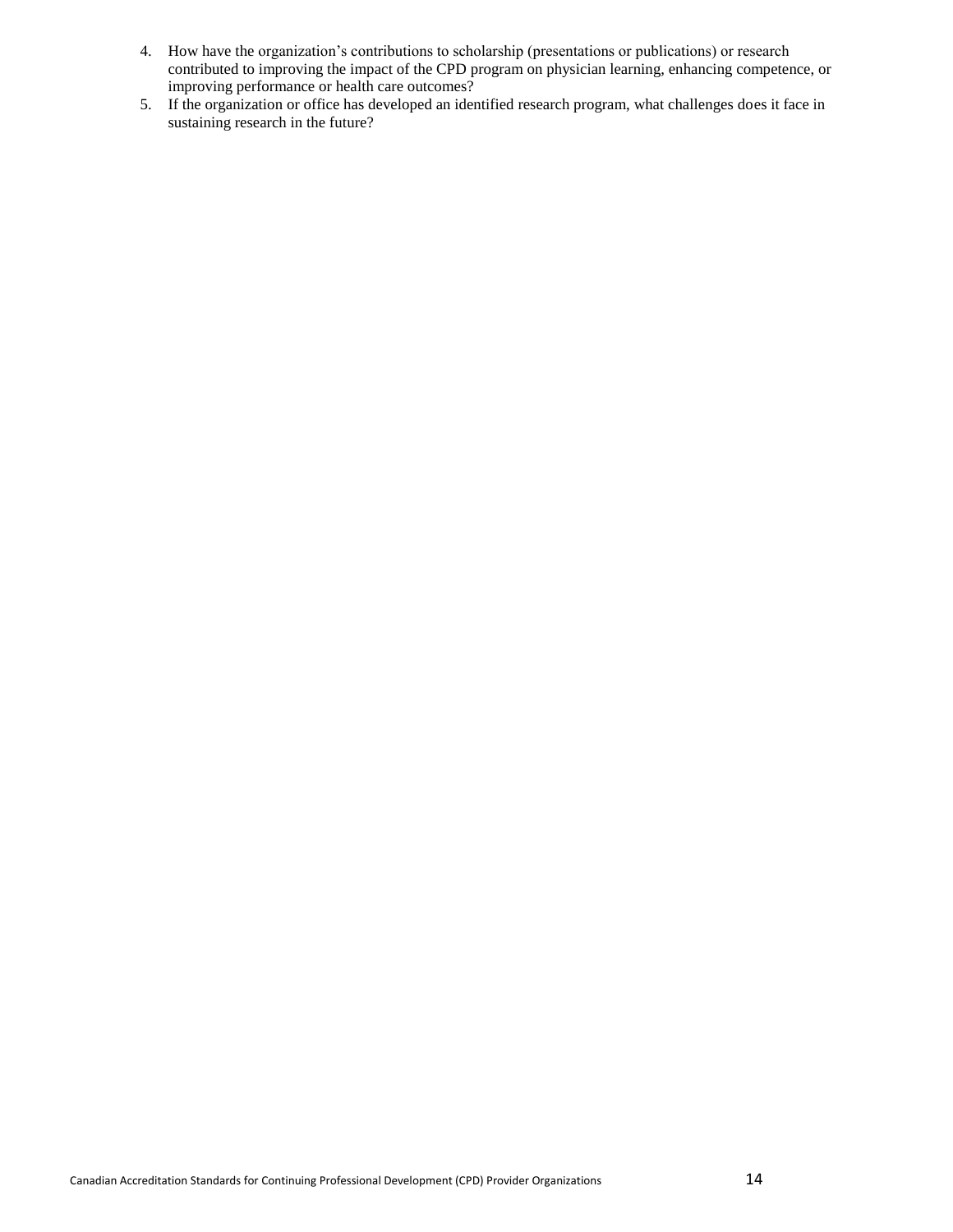#### <span id="page-14-1"></span><span id="page-14-0"></span>**STANDARD 3.1 EXTERNAL PROGRAM REVIEW**

An accredited CPD provider organization has implemented written policies and procedures (including quality control measures) for reviewing individual educational activities developed by other organizations for CPD credits. Where applicable, the policies and procedures support consistent adherence to educational and ethical standards established by:

- the Conseil québécois de développement professionnel continu des médecins (CQDPCM);
- the College of Family Physicians of Canada (CFPC); and/or
- the Royal College.

#### **Evaluation Criteria**

| Non-compliance:     | There are no written policies and procedures to review the educational activities<br>developed by other organizations.                                                                                               |
|---------------------|----------------------------------------------------------------------------------------------------------------------------------------------------------------------------------------------------------------------|
| Partial-compliance: | The policies and procedures to assess adherence to educational and ethical standards<br>of educational activities developed by other organizations are in development or do<br>not include quality control measures. |
| Compliance:         | There are implemented written policies and procedures, including quality control<br>measures to assess adherence to educational and ethical standards of educational<br>activities developed by other organizations. |

## **Documentation**

## **Group learning activities**

- Provide the policies and procedures the organization or office has developed to assess adherence of group learning activities developed by other organizations *(appendix S)*.
- Provide all documentation related to the review and approval of one group learning activity approved by the organization or office *(appendix T)*.
- Provide a list of all group learning activity applications the organization or office has reviewed since the last accreditation review. This list should include the name of the applicant, the name of the activity and whether the application was approved or not-approved *(appendix U).*

## **Self-assessment**

- Provide policies and procedures the organization or office has developed to assess adherence to the standards established for self-assessment programs developed by other organizations *(appendix V)*.
- Provide all documentation from one self-assessment program reviewed and approved by the organization or office *(appendix W)*.
- Provide a list of all self-assessment programs applications the organization or office has reviewed since the last accreditation review. This list should include the name of the applicant, the name of the assessment activity and whether the application was approved or not-approved **(***appendix X)*.

## **Simulation-based activities**

- Provide policies and procedures the organization or office has developed to assess adherence to the standards established for simulation-based activities developed by other organizations *(appendix Y)*.
- Provide all documentation from one simulation-based activity reviewed and approved by the organization or office *(appendix Z)*.
- Provide a list of all simulation applications the organization or office has reviewed since the last accreditation review. This list should include the name of the applicant, the name of the assessment activity and whether the application was approved or not-approved **(***appendix AA)*.

- 1. What support does the organization or office provide to individuals responsible to assess adherence to educational and ethical standards of educational activities developed by other organizations?
- 2. How is feedback provided to organizations after the completion of a review by the organization?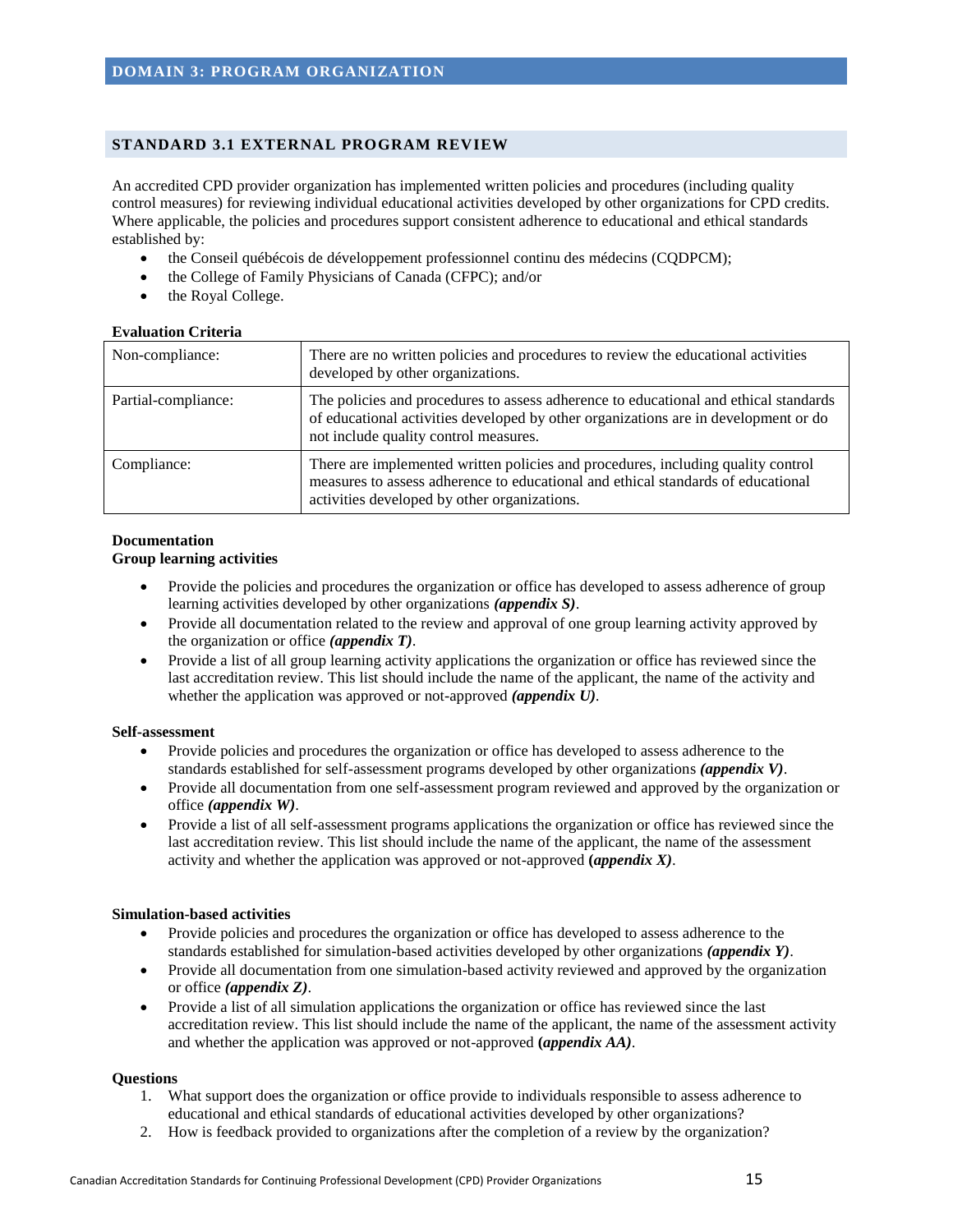## <span id="page-15-1"></span><span id="page-15-0"></span>**STANDARD 4.1 ASSESSING EFFECTIVENESS**

An accredited CPD provider organization has implemented a process, at least once every accreditation cycle, to:

- assess the degree to which the CPD program's purpose and measurable goals or strategic plan have been achieved; and
- identified opportunities and plans for improvement.

#### **Evaluation Criteria**

| Non-compliance:     | There is no process established to assess the degree to which the CPD program's<br>purpose and measurable goals or strategic plan have been achieved.                                                                                                                                                     |
|---------------------|-----------------------------------------------------------------------------------------------------------------------------------------------------------------------------------------------------------------------------------------------------------------------------------------------------------|
| Partial-compliance: | The process to assess the degree to which the CPD program's purpose and<br>measurable goals or strategic plan have been achieved is either in development; has<br>not been executed during this accreditation cycle; or does not enable the<br>identification of opportunities and plans for improvement. |
| Compliance:         | The process to assess the degree to which the CPD program's purpose and<br>measurable goals or strategic plan have been achieved has been implemented at least<br>once during the current accreditation cycle and has enabled the organization to<br>identify opportunities and plans for improvement.    |

## **Documentation**

 Provide at least two (to a maximum of four) examples of tools, processes, or measures the organization used to evaluate the degree to which the CPD program's purpose and measurable goals or strategic plan have been achieved *(appendix BB)*.

*Note: These examples must go beyond assessing effectiveness of an individual event. These examples must demonstrate how the combined CPD curriculum and structure aligns to effect the CPD program's mission statement.*

- A document that describes the area(s) identified for improvement *(appendix CC).*
- At least one example of how the organization developed a plan to address an area identified for improvement *(appendix DD)*.

- 1. How does the organization ensure members of the organization and faculty who participate in the CPD program are aware of the CPD program mission or strategic plan?
- 2. What method(s) has the organization used to assess the degree to which the CPD program's purpose, measurable goals and expected results or strategic plan are being achieved?
- 3. Describe how the results from this evaluation have influenced the strategic directions for the CPD program.
- 4. Describe how the results of this evaluation have resulted in the development and implementation of plans for improvement.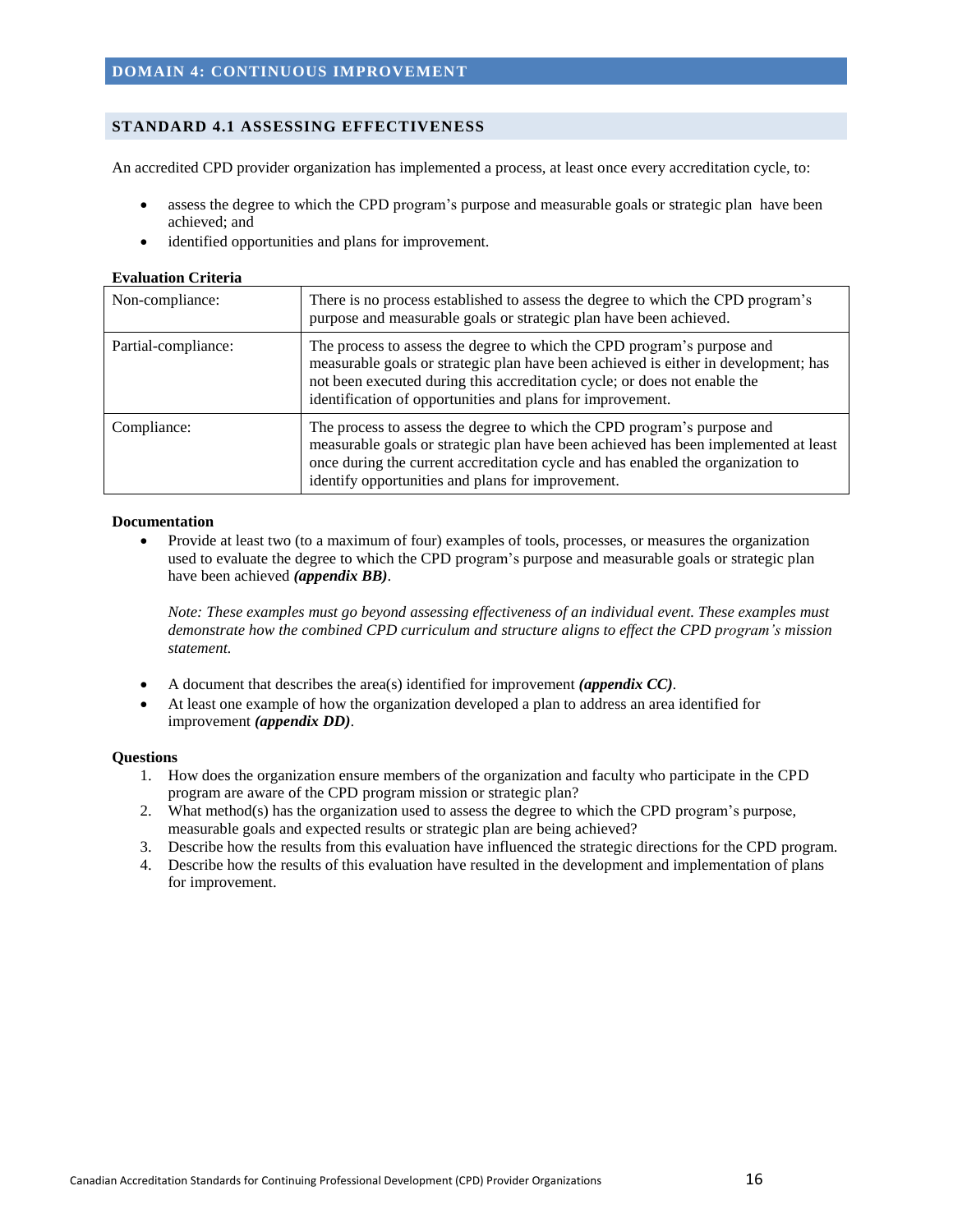## <span id="page-16-0"></span>**STANDARD 4.2 EVALUATION STRATEGIES**

An accredited CPD provider organization has implemented an evaluation process for individual educational activities that uses various methods other than self-report to measure the degree to which the intended outcomes were achieved.

For example, the organization uses strategies to assess gains in knowledge, skills, attitudes, improved performance of physicians, or enhanced patient care outcomes.

## **Evaluation Criteria**

| Non-compliance:     | The CPD provider organization's evaluation process for individual educational<br>activities is limited to self-report to measure the degree to which the intended<br>outcomes were achieved.                                                                                |
|---------------------|-----------------------------------------------------------------------------------------------------------------------------------------------------------------------------------------------------------------------------------------------------------------------------|
| Partial-compliance: | The CPD provider organization has demonstrated through evidence that it is<br>developing an evaluation process for individual educational activities that includes<br>measures other than self-report to assess the degree to which the intended outcomes<br>were achieved. |
| Compliance:         | The CPD provider organization has developed and implemented an evaluation<br>process for individual educational activities that includes various methods other than<br>self-report to measure the degree to which the intended outcomes were achieved.                      |

#### **Documentation**

- Provide three examples of evaluation tools or strategies used by the organization to assess the intended outcomes of CPD activities *(appendix EE)*.
- Provide evidence that the CPD program works at developing an evaluation process for individual educational activities that includes measures other than self-report to assess the degree to which the intended outcomes were achieved **(appendix FF).**
- Provide the compilation/summary of evaluation responses for one educational activity *(appendix GG)*.

- 1. Describe the organization's overall approach(es) to the evaluation of individual activities.
- 2. Describe the type of evidence used to demonstrate the achievement of the intended outcomes for specific activities.
- 3. Describe how evaluation data from activities are used to plan future learning activities.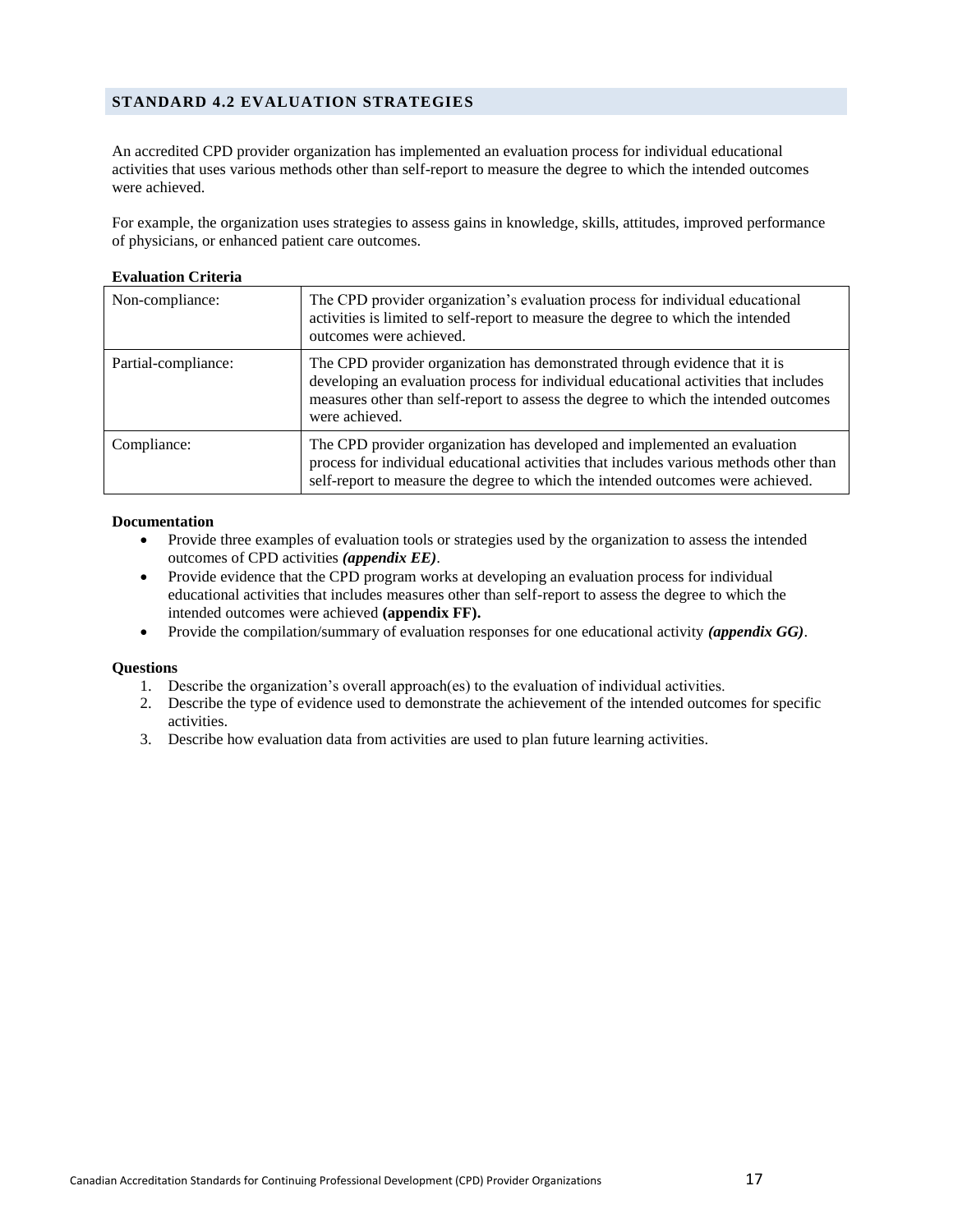<span id="page-17-0"></span>

| <b>Standard</b> | <b>Appendix</b> | <b>Details</b>                                                                                                                                                                                                                                                                                                                                                                                        |
|-----------------|-----------------|-------------------------------------------------------------------------------------------------------------------------------------------------------------------------------------------------------------------------------------------------------------------------------------------------------------------------------------------------------------------------------------------------------|
| 1.1             | A               | A copy of the current CPD program mission statement or strategic plan. If submitting a<br>strategic plan, it must delineate the direction and movement of this plan.                                                                                                                                                                                                                                  |
| 1.1             | B               | Minutes and/or other evidence demonstrating the process by which the CPD program<br>mission statement or strategic plan was formally approved.                                                                                                                                                                                                                                                        |
| 1.1             | $\mathcal{C}$   | An organizational chart to show the reporting relationship of the CPD enterprise to the<br>overall organization.                                                                                                                                                                                                                                                                                      |
| 1.2             | D               | The organization's operational plan that supports the development and implementation<br>of the CPD program's purpose and measurable goals or strategic plan. The operational<br>plan should include budget summaries for the most recent past and current fiscal year.                                                                                                                                |
| 1.3             | E               | The policies and procedures that define how the CPD provider organization has<br>implemented the National Standard for Support of Accredited CPD Activities.                                                                                                                                                                                                                                          |
| 1.4             | $\mathbf{F}$    | Policies and procedures governing how the organization protects the privacy and<br>confidentiality of individuals and groups that participate in its CPD program's<br>activities.                                                                                                                                                                                                                     |
| 1.4             | G               | Policies and procedures governing how the organization respects copyright.                                                                                                                                                                                                                                                                                                                            |
| 2.1             | H               | Three examples of different methods used to assess perceived professional practice<br>needs.                                                                                                                                                                                                                                                                                                          |
| 2.1             | I               | One example of a method used to assess unperceived needs.                                                                                                                                                                                                                                                                                                                                             |
| 2.2             | J               | Documentation from three activities/sessions that demonstrate how identified needs<br>were used to develop learning objectives.                                                                                                                                                                                                                                                                       |
| 2.2             | K               | Guidelines or tools the organization provided to faculty to assist them to create learning<br>objectives.                                                                                                                                                                                                                                                                                             |
| 2.2             | L               | Final copies of brochures/programs or handout materials from three activities that<br>describe the overall and session specific learning objectives.                                                                                                                                                                                                                                                  |
| 2.3             | M               | Three examples that demonstrate how the content developed for activities was<br>distributed across the CanMEDS Physician Competency Framework, responsive to<br>various practice needs, and informed by scientific evidence. The documentation<br>provided should demonstrate that the methods used to delivery programming were<br>evidence-based and aligned with the nature of the subject matter. |
| 2.4             | N               | Three examples of strategy, service or tool that promotes self-learning.                                                                                                                                                                                                                                                                                                                              |
| 2.5             | $\mathbf{O}$    | Two examples of activities designed and implemented in the CPD program based on a<br>review and evaluation of the medical education or continuing professional development<br>literature. (For example: a new approach to needs assessment, faculty development,<br>education, or assessment).                                                                                                        |
| 2.5             | $\mathbf{P}$    | A list of any presentations related to the CPD program since the last accreditation<br>review or from the past three years.                                                                                                                                                                                                                                                                           |
| 2.5             | Q               | A list of peer reviewed grants (research, faculty development etc.) that the organization<br>has applied for or obtained since the last accreditation review or from the past three<br>years.                                                                                                                                                                                                         |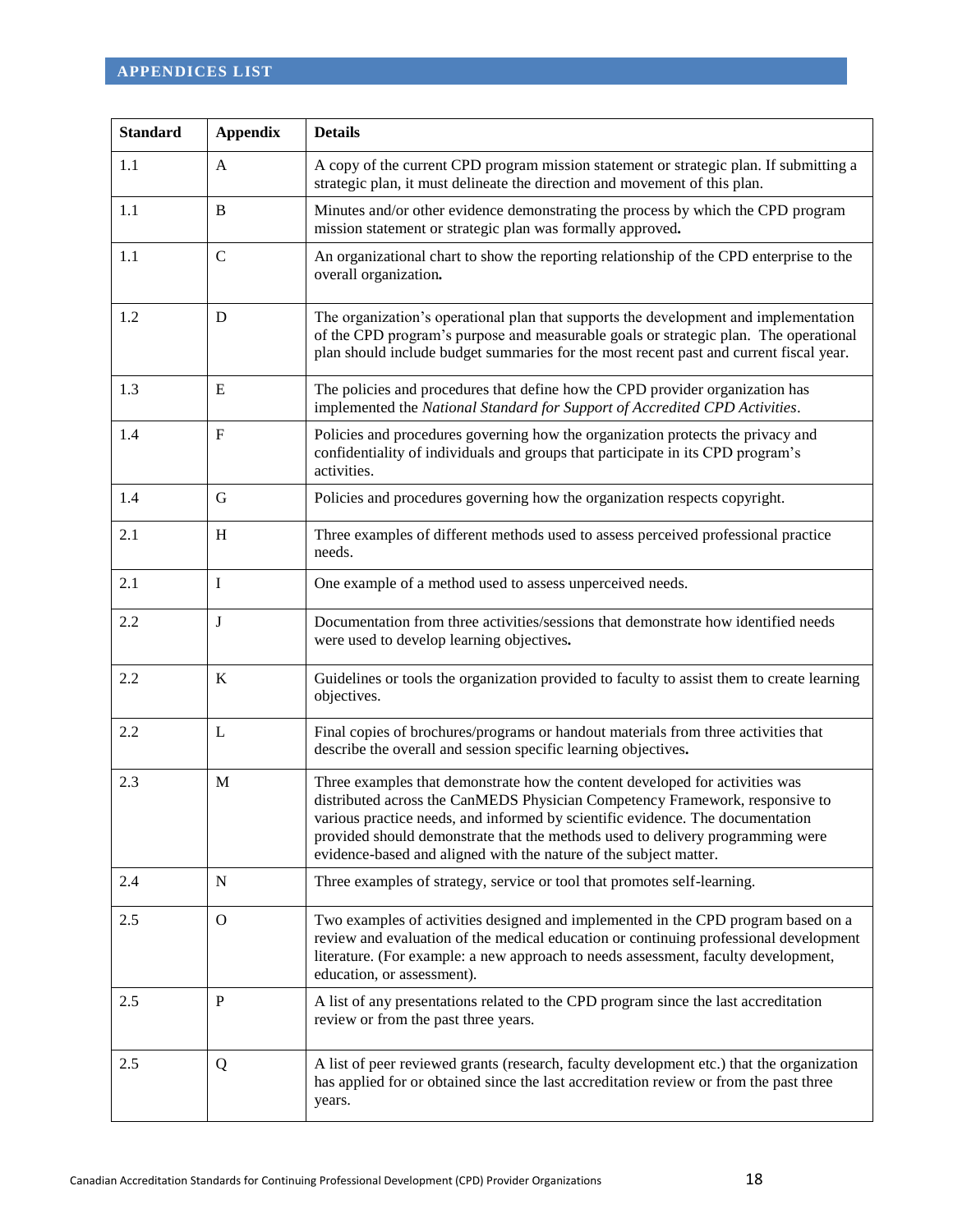| 2.5 | $\mathbf R$ | A list of peer reviewed publications in continuing professional development/medical<br>education or faculty development published since the last accreditation review or from<br>the past three years.                                                                                      |
|-----|-------------|---------------------------------------------------------------------------------------------------------------------------------------------------------------------------------------------------------------------------------------------------------------------------------------------|
| 3.1 | S           | The policies and procedures the organization or office has developed to assess<br>adherence of group learning activities developed by other organizations.                                                                                                                                  |
| 3.1 | T           | All documentation related to the review and approval of one group learning activity<br>approved by the organization or office.                                                                                                                                                              |
| 3.1 | U           | A list of all group learning activity applications the organization or office has reviewed<br>since the last accreditation review. This list should include the name of the applicant,<br>the name of the activity and whether the application was approved or not-approved.                |
| 3.1 | V           | Policies and procedures the organization or office has developed to assess adherence to<br>the standards established for self-assessment programs developed by other<br>organizations.                                                                                                      |
| 3.1 | W           | All documentation from one self-assessment program reviewed and approved by the<br>organization or office.                                                                                                                                                                                  |
| 3.1 | X           | A list of all self-assessment programs applications the organization or office has<br>reviewed since the last accreditation review. This list should include the name of the<br>applicant, the name of the assessment activity and whether the application was<br>approved or not-approved. |
| 3.1 | Y           | Policies and procedures the organization or office has developed to assess adherence to<br>the standards established for simulation-based activities developed by other<br>organizations.                                                                                                   |
| 3.1 | Ζ           | Provide all documentation from one simulation-based activity reviewed and approved<br>by the organization or office.                                                                                                                                                                        |
| 3.1 | AA          | A list of all simulation applications the organization or office has reviewed since the<br>last accreditation review. This list should include the name of the applicant, the name of<br>the assessment activity and whether the application was approved or not-approved.                  |
| 4.1 | <b>BB</b>   | At least two (to a maximum of four) examples of tools, processes, or measures the<br>organization used to evaluate the degree to which the CPD program's purpose and<br>measurable goals or strategic plan have been achieved.                                                              |
| 4.1 | CC          | A document that describes the area(s) identified for improvement.                                                                                                                                                                                                                           |
| 4.1 | DD          | At least one example of how the organization developed a plan to address an area<br>identified for improvement.                                                                                                                                                                             |
| 4.2 | EE          | Three examples of evaluation tools or strategies used by the organization to assess the<br>intended outcomes of CPD activities.                                                                                                                                                             |
| 4.2 | $\rm FF$    | Evidence that the CPD program works at developing an evaluation process for<br>individual educational activities that includes measures other than self-report to assess<br>the degree to which the intended outcomes were achieved.                                                        |
| 4.2 | GG          | The compilation/summary of evaluation responses for one educational activity.                                                                                                                                                                                                               |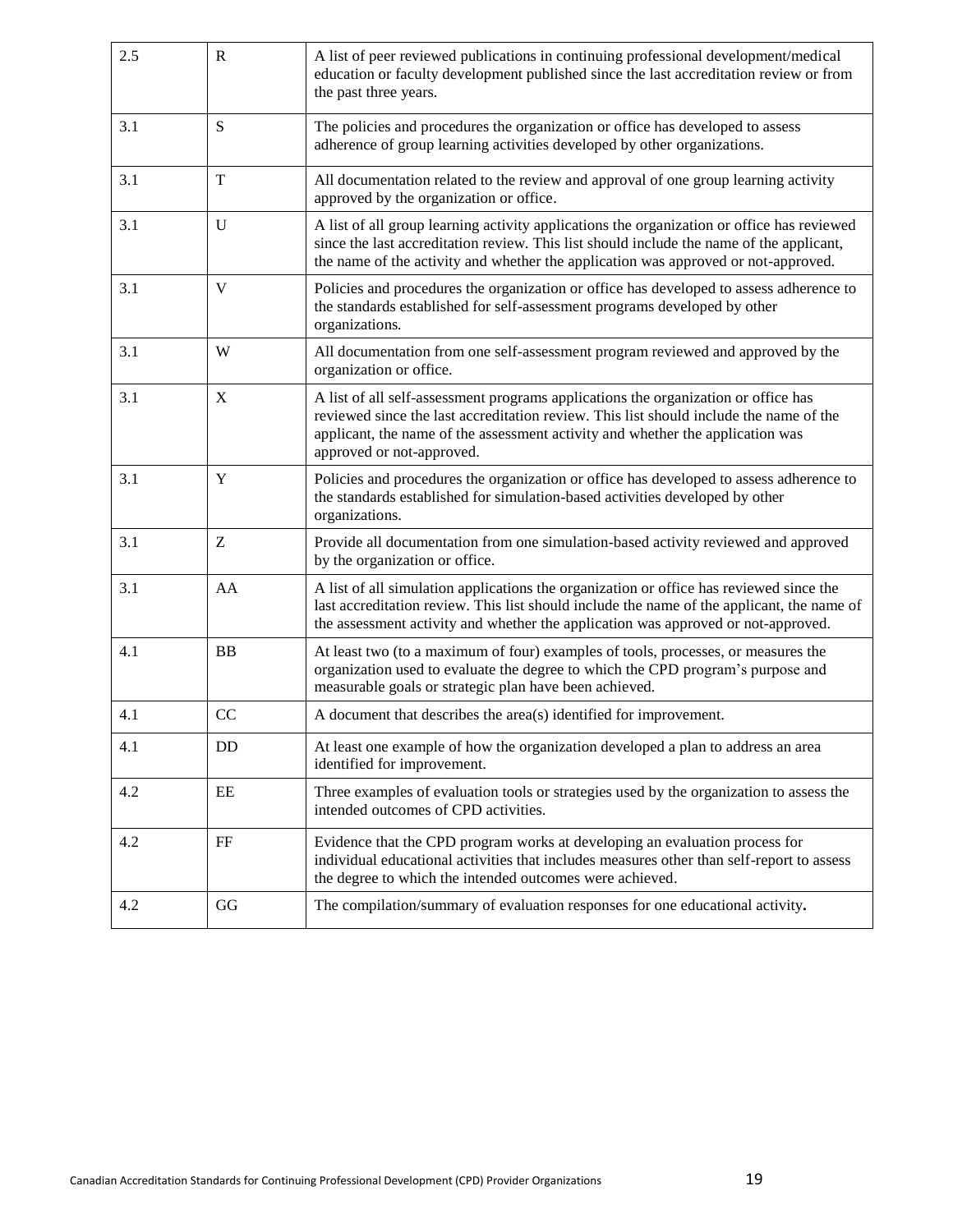<span id="page-19-0"></span>

| <b>Term</b>                                          | <b>Definition</b>                                                                                                                                                                                                                                                                                                                                                                                                                                                                                                                                                                                              |
|------------------------------------------------------|----------------------------------------------------------------------------------------------------------------------------------------------------------------------------------------------------------------------------------------------------------------------------------------------------------------------------------------------------------------------------------------------------------------------------------------------------------------------------------------------------------------------------------------------------------------------------------------------------------------|
| Accredited learning<br>activity                      | An educational event that meets the administrative, educational and ethical standards<br>of the Royal College of Physicians and Surgeons of Canada or College of Family<br>Physicians of Canada. Accredited learning activities include group learning, self-<br>learning and assessment, in a live or web-based format.                                                                                                                                                                                                                                                                                       |
| Accredited CPD Provider                              | A national physician organization aligned with Royal College recognized specialties,<br>sub-specialties and the new Royal College areas of Focused Competencies; Diploma<br>Programs which has successfully applied to the Royal College and has been deemed to<br>have met established accreditation standards OR a university office of continuing<br>medical education within one of the 17 Canadian medical schools which has<br>successfully applied to the Committee on Accreditation of Continuing Medical<br>Education (CACME) and has been deemed to have met established accreditation<br>standards. |
| <b>Adult Education</b>                               | A form of teaching and learning dedicated/directed towards the mature learner.                                                                                                                                                                                                                                                                                                                                                                                                                                                                                                                                 |
| CanMEDS                                              | CanMEDS Physician Competency Framework describes the knowledge, skills and<br>abilities that specialist physicians need for better patient outcomes. The framework is<br>based on the seven roles that all physicians need to have, to be better doctors: Medical<br>Expert, Communicator, Collaborator, Manager, Health Advocate, Scholar, and<br>Professional.                                                                                                                                                                                                                                               |
| CanMEDS-FM                                           | CanMEDS-Family Medicine (CanMEDS-FM) is an adaptation of CanMEDS 2005, the<br>competency framework for medical education developed by the Royal College of<br>Physicians and Surgeons of Canada. In keeping with CanMEDS 2005, CanMEDS<br>Family Medicine's purpose is to guide curriculum and to form the basis for the design<br>and accreditation of residency programs. Its ultimate goal is to improve patient care<br>and to ensure that postgraduate training programs in family medicine are responsive to<br>societal needs.                                                                          |
| <b>CME</b> (Continuing<br><b>Medical Education</b> ) | Teaching and learning that meets an identifiable need and designed to enhance<br>medical/clinical knowledge, skills, attitudes, performance or health outcomes.                                                                                                                                                                                                                                                                                                                                                                                                                                                |
| <b>CME/CPD</b> Activity                              | Individual educational activities that support an organization's CME/CPD program.                                                                                                                                                                                                                                                                                                                                                                                                                                                                                                                              |
| CME/CPD program                                      | The overall educational plan of an organization, including all educational initiatives,<br>that addresses the needs of an organization's members or identified target audience(s).                                                                                                                                                                                                                                                                                                                                                                                                                             |
| <b>CME/CPD Session</b>                               | A component within a larger educational event. An example would be a workshop<br>contained within an annual conference.                                                                                                                                                                                                                                                                                                                                                                                                                                                                                        |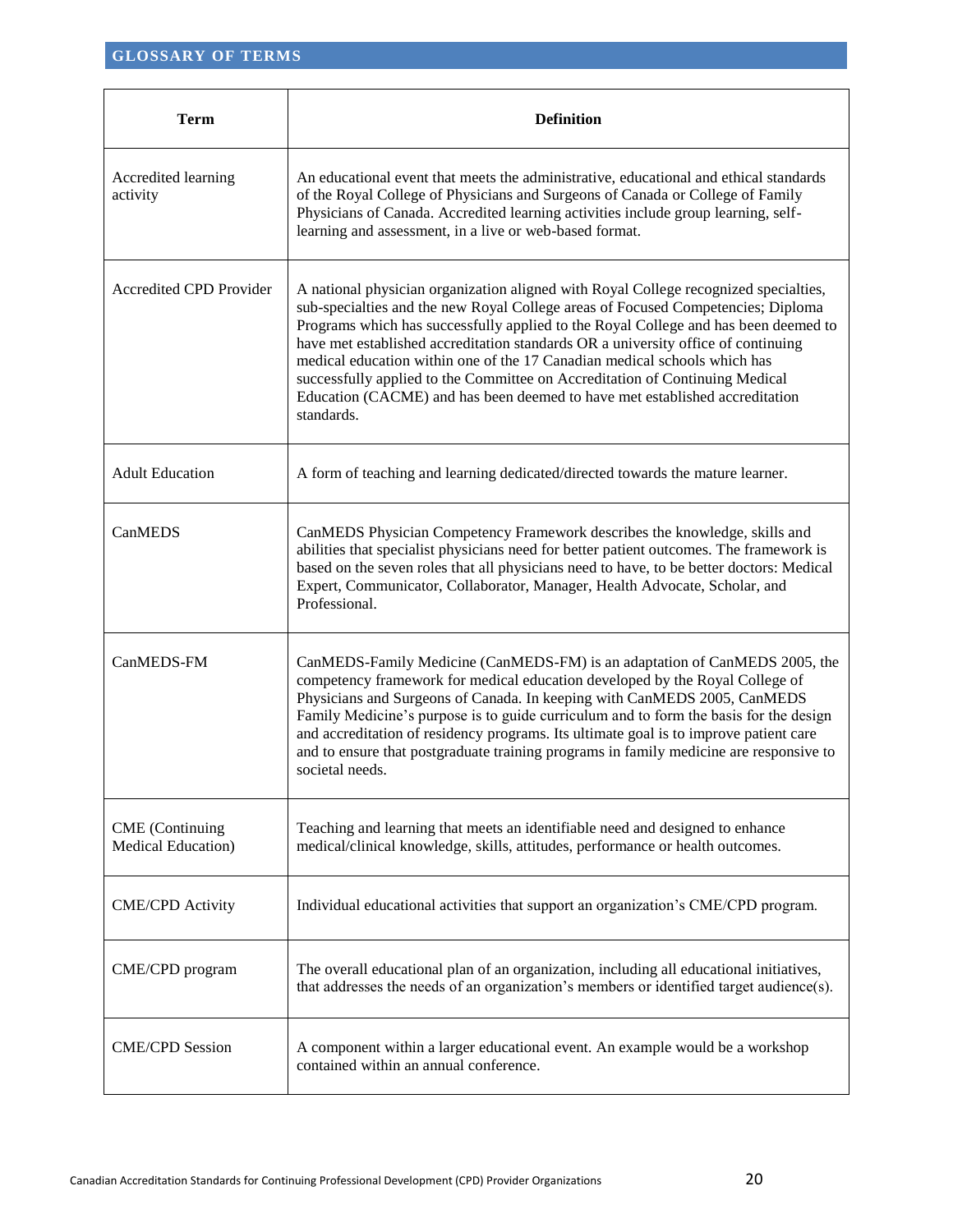| Co-Development                                   | The process by which two or more organizations, at least one of whom must be a<br>physician organization, prospectively collaborate to develop and implement an<br>accredited educational activity, learning resource or tool.                                                                                                                                                                                                                                                                                                              |
|--------------------------------------------------|---------------------------------------------------------------------------------------------------------------------------------------------------------------------------------------------------------------------------------------------------------------------------------------------------------------------------------------------------------------------------------------------------------------------------------------------------------------------------------------------------------------------------------------------|
| Conflict of interest                             | A set of conditions in which judgement or decisions concerning a primary interest<br>(example a patients' welfare, the validity of research and/or quality of medical<br>education) is unduly influenced by a secondary interest (personal or organizational<br>benefit including financial gain, academic or career advancement, or other benefits to<br>family, friends, or colleagues).                                                                                                                                                  |
|                                                  | Real conflicts of interests are when two or more interests are indisputably in conflict.                                                                                                                                                                                                                                                                                                                                                                                                                                                    |
|                                                  | Perceived conflicts of interest is the appearance of a conflict of interest as judged by<br>outside observers regardless of whether an actual conflict of interest exists                                                                                                                                                                                                                                                                                                                                                                   |
| CPD (Continuing<br>Professional<br>Development)  | This extends beyond the scope of traditional CME (defined above), and includes<br>learning activities that incorporate competencies other than the Medical Expert role.                                                                                                                                                                                                                                                                                                                                                                     |
| <b>Educational Grant</b>                         | The mechanism by which a sponsor provides financial support to an organization for<br>the development of a specific educational activity, learning resource or tool.                                                                                                                                                                                                                                                                                                                                                                        |
| <b>Educational Method and</b><br>Delivery        | The format in which educational activities are delivered/relayed to learners.                                                                                                                                                                                                                                                                                                                                                                                                                                                               |
| Evaluation                                       | An assessment conducted to determine the effectiveness of the event in meeting the<br>stated learning objectives.                                                                                                                                                                                                                                                                                                                                                                                                                           |
| <b>Interactive Learning</b>                      | A portion(s) of the educational method that incorporates and fosters opportunities for<br>dialogue or communication among participants and faculty members to enhance<br>knowledge transfer and acquisition.                                                                                                                                                                                                                                                                                                                                |
| Learning Objectives                              | Statements that are based on the identified needs of the target audience, and indicate<br>what a participant will be able to know or do following an educational event.                                                                                                                                                                                                                                                                                                                                                                     |
| Maintenance of<br>Certification (MOC)<br>program | The Maintenance of Certification (MOC) Program is the Royal College's continuing<br>professional development program for Fellows and Health Care Professionals.<br>Participation in the MOC Program is a requirement for admission and renewal of<br>Fellowship in the Royal College — although health care professionals who are not<br>Fellows may also participate in MOC. The MOC Program promotes excellence in all<br>aspects of professional practice while putting participants at the centre of their<br>professional development. |
| <b>National Specialty Society</b><br>(NS)        | Professional group of physicians organized around a particular medical, surgical, or<br>laboratory specialty or subspecialty. They provide a forum for the exchange of ideas,<br>the promotion of education and research, and discussion of issues of interest to its<br>members and others.                                                                                                                                                                                                                                                |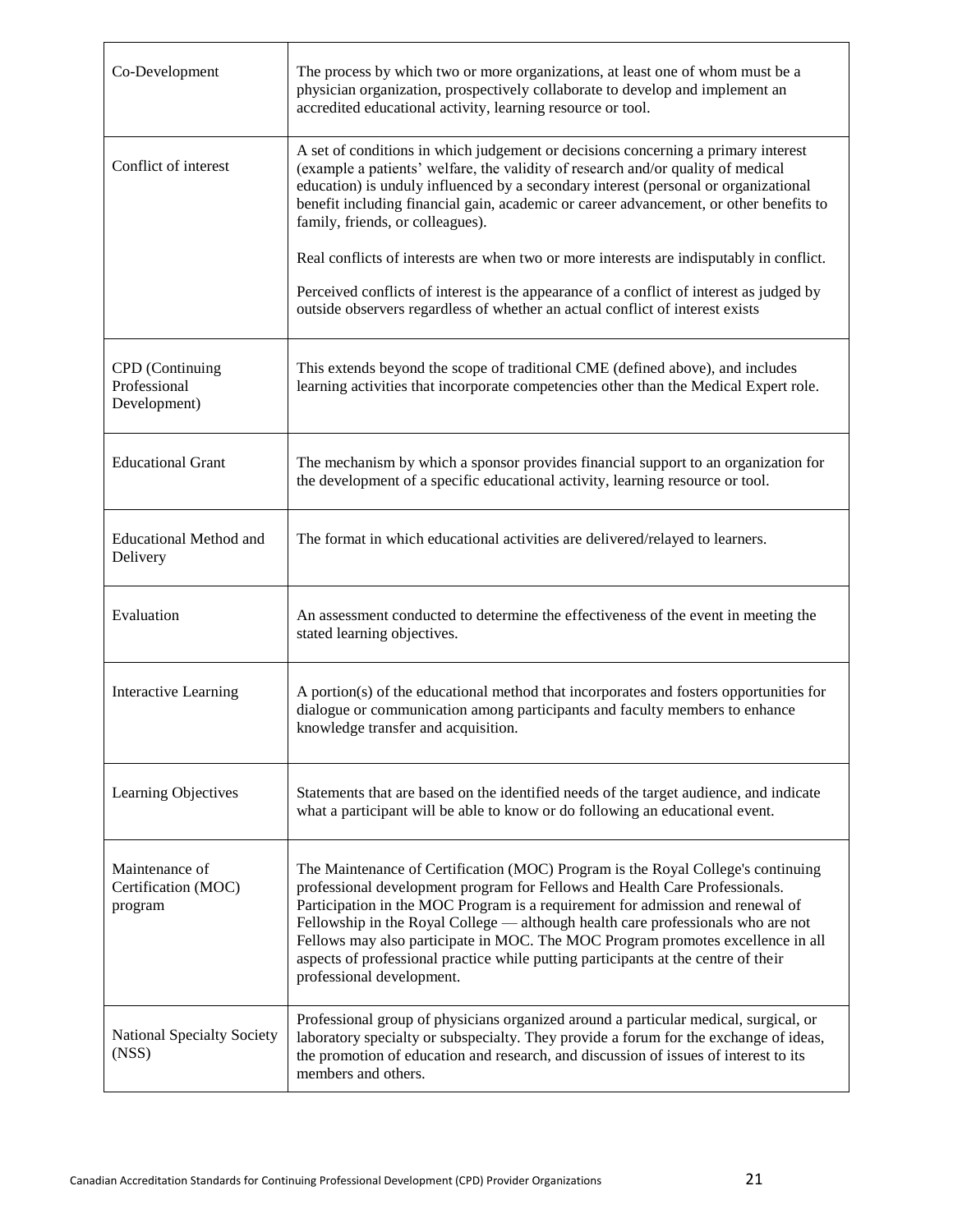| <b>Needs Assessment</b>                                  | Method(s) used to identify the perceived and unperceived needs of an identified target<br>audience.                                                                                                                                                                                                                                                                                                                                                                                                                                                                                                                                                                                                                                                                                                                                                                                                                                                                                                                                                                                                                                                                                                                                                                                                                                                                                                                                                                                                                                                                       |
|----------------------------------------------------------|---------------------------------------------------------------------------------------------------------------------------------------------------------------------------------------------------------------------------------------------------------------------------------------------------------------------------------------------------------------------------------------------------------------------------------------------------------------------------------------------------------------------------------------------------------------------------------------------------------------------------------------------------------------------------------------------------------------------------------------------------------------------------------------------------------------------------------------------------------------------------------------------------------------------------------------------------------------------------------------------------------------------------------------------------------------------------------------------------------------------------------------------------------------------------------------------------------------------------------------------------------------------------------------------------------------------------------------------------------------------------------------------------------------------------------------------------------------------------------------------------------------------------------------------------------------------------|
| Non-Physician<br>Organization                            | A group that does not meet the definition of a physician organization (see <i>Physician</i><br>Organization). These can include disease-oriented organizations, pharmaceutical<br>companies or their advisory groups, medical supply and surgical supply companies,<br>communication companies or other for profit organizations.                                                                                                                                                                                                                                                                                                                                                                                                                                                                                                                                                                                                                                                                                                                                                                                                                                                                                                                                                                                                                                                                                                                                                                                                                                         |
| Off-Label Use of Drugs                                   | The use of a drug to treat a condition for which it has not received approval by a<br>regulatory agency (Health Canada, for example).<br>Off-label is also called non-approved or unapproved use of a drug.                                                                                                                                                                                                                                                                                                                                                                                                                                                                                                                                                                                                                                                                                                                                                                                                                                                                                                                                                                                                                                                                                                                                                                                                                                                                                                                                                               |
| Perceived Needs                                          | Gaps in knowledge or performance that individuals or groups have identified about<br>themselves. Learners therefore "know what I need to know". Perceived needs are<br>frequently identified by: perspectives of planning committees, topics proposed on<br>evaluation forms, areas identified from focus groups or structured interviews, surveys<br>of learners etc.                                                                                                                                                                                                                                                                                                                                                                                                                                                                                                                                                                                                                                                                                                                                                                                                                                                                                                                                                                                                                                                                                                                                                                                                    |
| Physician Organization                                   | A not-for-profit group of health professionals with a formal governance structure,<br>accountable to and serving, among others, its specialist physician members through:<br>Continuing professional development<br>$\bullet$<br>Provision of health care and/or<br>$\bullet$<br>Research.<br>$\bullet$<br>This definition includes (but is not limited to) the following groups:<br>Faculties of medicine<br>$\bullet$<br>Hospital departments or divisions<br>$\bullet$<br>Medical societies<br>$\bullet$<br>Medical associations<br>Medical academies<br>$\bullet$<br>Physician research organizations<br>$\bullet$<br>Health authorities not linked to government agencies<br>$\bullet$<br>This definition excludes pharmaceutical companies or their advisory groups, medical<br>supply and surgical supply companies, communication companies or other for-profit<br>organizations and ventures/activities.<br>Types of organizations that are not considered physician organizations:<br>Disease-oriented patient advocacy organizations (e.g. Canadian Diabetes<br>Association)<br>Government departments or agencies (e.g. Health Canada, Public Health<br>$\bullet$<br>Agency of Canada)<br>Industry (e.g. pharmaceutical companies, medical device companies, etc.)<br>Medical education or communications (MEC) companies (e.g. CME Inc.)<br>$\bullet$<br>'For-profit' on-line educators, publishing companies or simulation companies<br>$\bullet$<br>(e.g. Medscape, CAE)<br>Small number of physicians working together to develop educational programming |
| Royal College of<br>Physicians and Surgeons<br>of Canada | A national, private, nonprofit organization established in 1929 by a special Act of<br>Parliament to oversee the medical education of specialists in Canada.                                                                                                                                                                                                                                                                                                                                                                                                                                                                                                                                                                                                                                                                                                                                                                                                                                                                                                                                                                                                                                                                                                                                                                                                                                                                                                                                                                                                              |